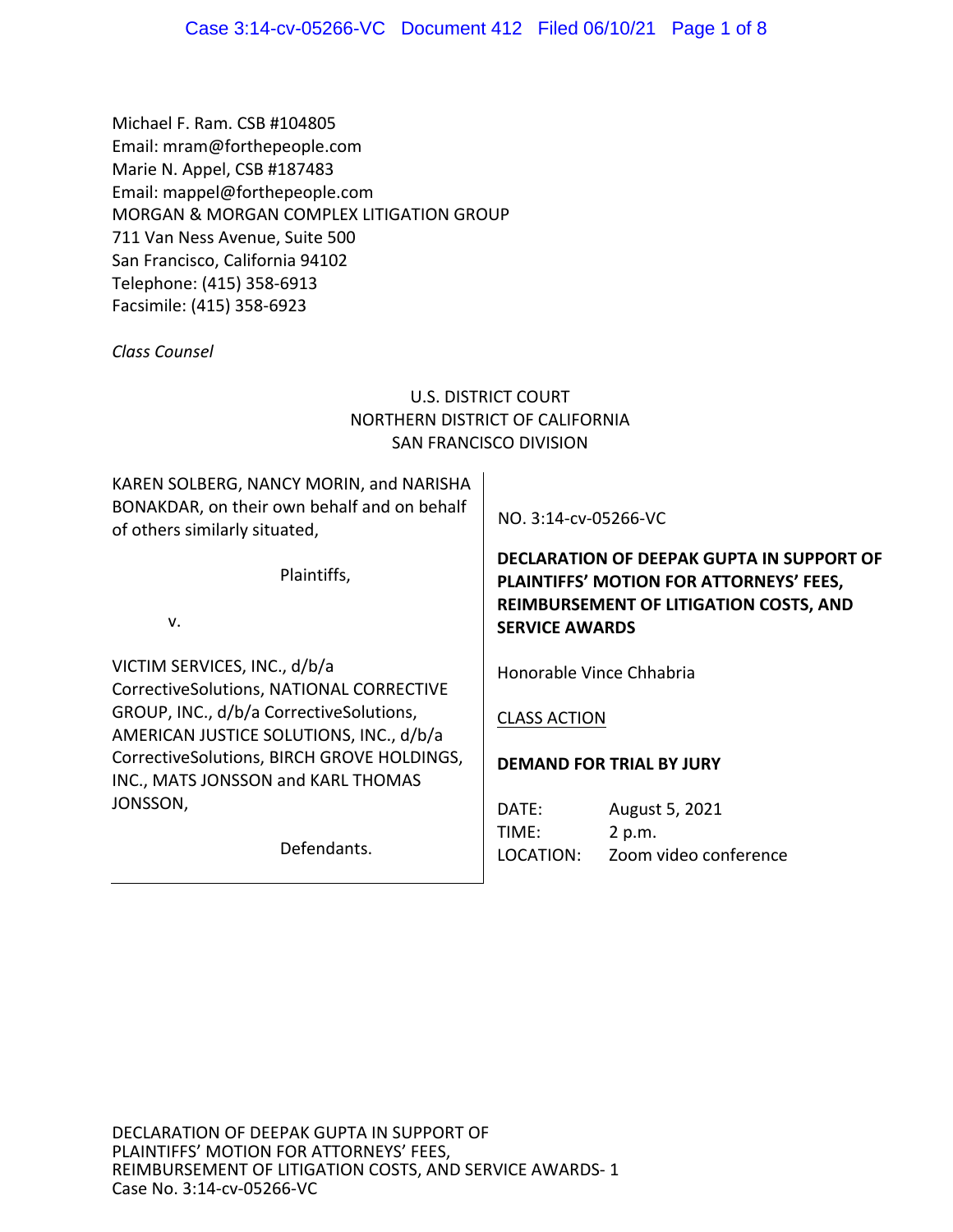### Case 3:14-cv-05266-VC Document 412 Filed 06/10/21 Page 2 of 8

I, Deepak Gupta, hereby declare under penalty of perjury as follows:

1. I am an attorney admitted to the Bar of the District of Columbia. I am the Founding Principal of Gupta Wessler PLLC, a public‐interest law firm with offices in Washington, DC; Cambridge, Massachusetts; and San Francisco, California. I am also a Lecturer at Harvard Law School, where I currently teach a seminar on the forced arbitration of consumer and employee claims. I am an elected member of the American Law Institute and currently sit on the boards of directors or advisory boards of several nonprofit organizations and academic institutes, including the National Consumer Law Center; Lawyers' Committee for Civil Rights Under Law; the Biden Institute at the University of Delaware; the Civil Justice Research Initiative at the University of California, Berkeley; the Alliance for Justice; the Open Markets Institute, and the Institute for Consumer Antitrust Studies.

2. Over the past two decades, my litigation practice has been focused on Supreme Court, appellate, and complex litigation on behalf of consumers, workers, and communities injured by corporate or governmental wrongdoing. In addition to individual and class plaintiffs, I work with nonprofit public interest organizations; labor unions; state and local governments; and public officials. I have handled cases in every federal circuit, have testified multiple times before the U.S. Senate and the U.S. House of Representatives, and regularly appear as an oral advocate before the U.S. Supreme Court. Most recently, in March 2021, I argued and prevailed in *Ford Motor Co. v. Montana Eighth Judicial District*, in which the Supreme Court unanimously ruled that people injured by mass-market products can get access to justice where their injuries occurred, bucking a trend of anti-plaintiff personaljurisdiction jurisprudence stretching back four decades. In 2009, I was invited by the Supreme Court to argue in support of a judgment left undefended by the Solicitor General. I am the first Asian‐American to be appointed to argue by the Supreme Court. In the term ending in 2017, my firm was counsel of record for parties in three argued merits cases before the Supreme Court; I was lead counsel in two, prevailing in both. Before founding my firm in 2012, I helped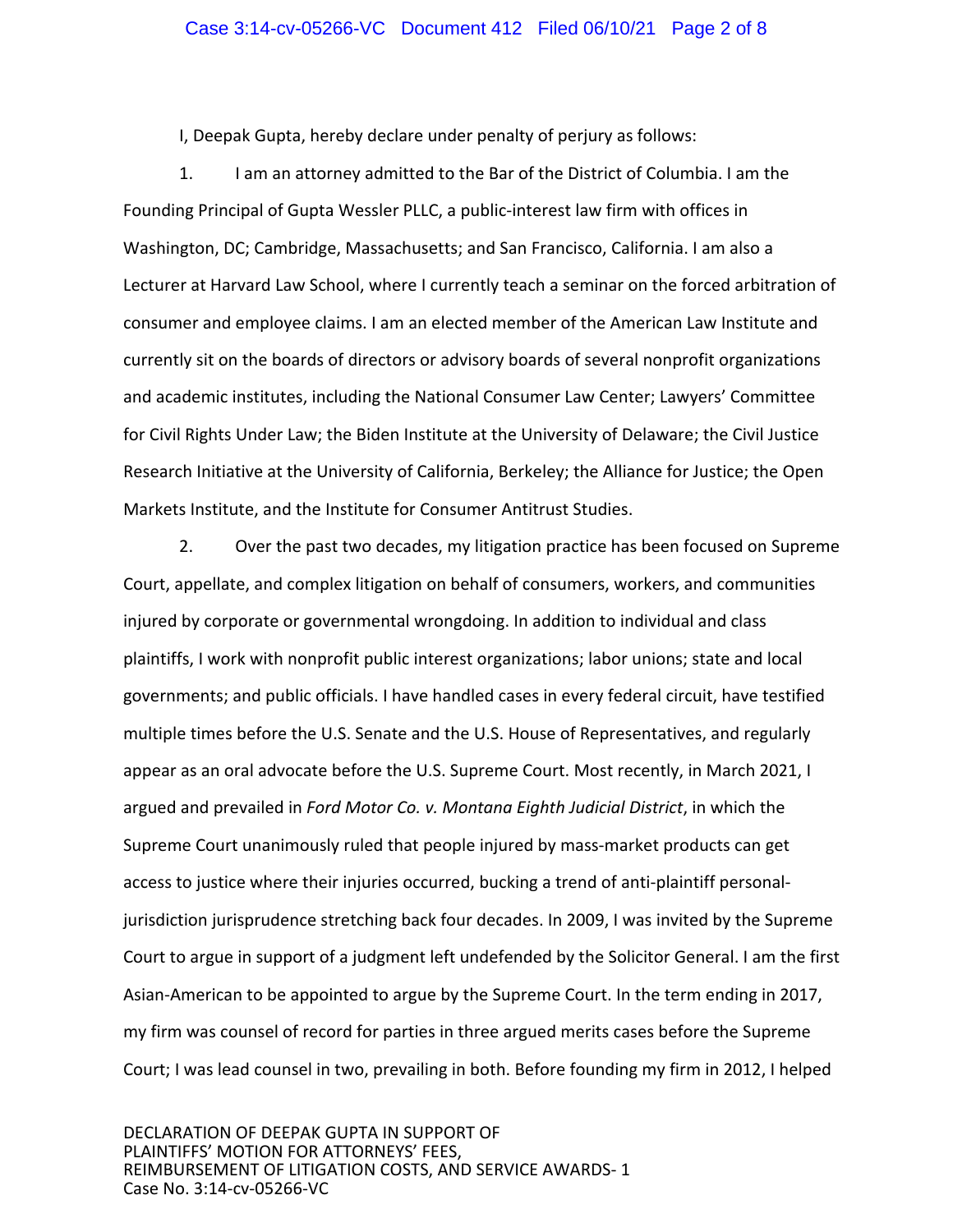### Case 3:14-cv-05266-VC Document 412 Filed 06/10/21 Page 3 of 8

launch the new Consumer Financial Protection Bureau, as the first appellate lawyer hired under now‐Senator Elizabeth Warren's leadership. I previously worked for seven years as an attorney at Public Citizen Litigation Group, where I founded and directed the Consumer Justice Project. I graduated from Georgetown University Law Center in 2002. My hourly rate for this litigation is \$775. This represents a significant reduction from my usual rate.

 3. In collaboration with co‐counsel, I helped develop the legal strategy in this case and oversaw or personally presented argument on key legal issues, working closely with my colleagues including Daniel Wilf‐Townsend, Neil Sawhney, Rachel Bloomekatz, and Matthew Wessler, and Jonathan Taylor.

4. Daniel Wilf-Townsend is currently a Lecturer in Law and Harry A. Bigelow Teaching Fellow at the University of Chicago Law School. Before becoming a Bigelow Fellow, Danny was a litigator at Gupta Wessler from 2017‐2020. In that role, Danny briefed and argued dozens of cases in courts around the country, at every level of the federal judiciary and in several state courts, focusing on representing plaintiffs and public-interest clients in appellate and complex litigation, with particular emphases on class actions and constitutional litigation.

5. Danny holds a B.A. from Yale College and J.D. from Yale Law School. After graduating from law school in 2015, he served as a law clerk to Judge Marsha Berzon on the U.S. Court of Appeals for the Ninth Circuit and Judge Jeffrey Meyer on the U.S. District Court for the District of Connecticut. Before that, Danny's legal experience included working at Gupta Wessler as a summer associate, working at the U.S. Department of Justice, the Public Defender Service for the District of Columbia, and in the chambers of Justice Carlos Moreno of the Supreme Court of California. Danny's hourly rate for this litigation is \$600. This represents a significant reduction from his usual rate.

6. Jonathan E. Taylor is a principal at Gupta Wessler. He joined the firm in its first year, 2012, following his clerkship with the Honorable Ronald Lee Gilman of the U.S. Court of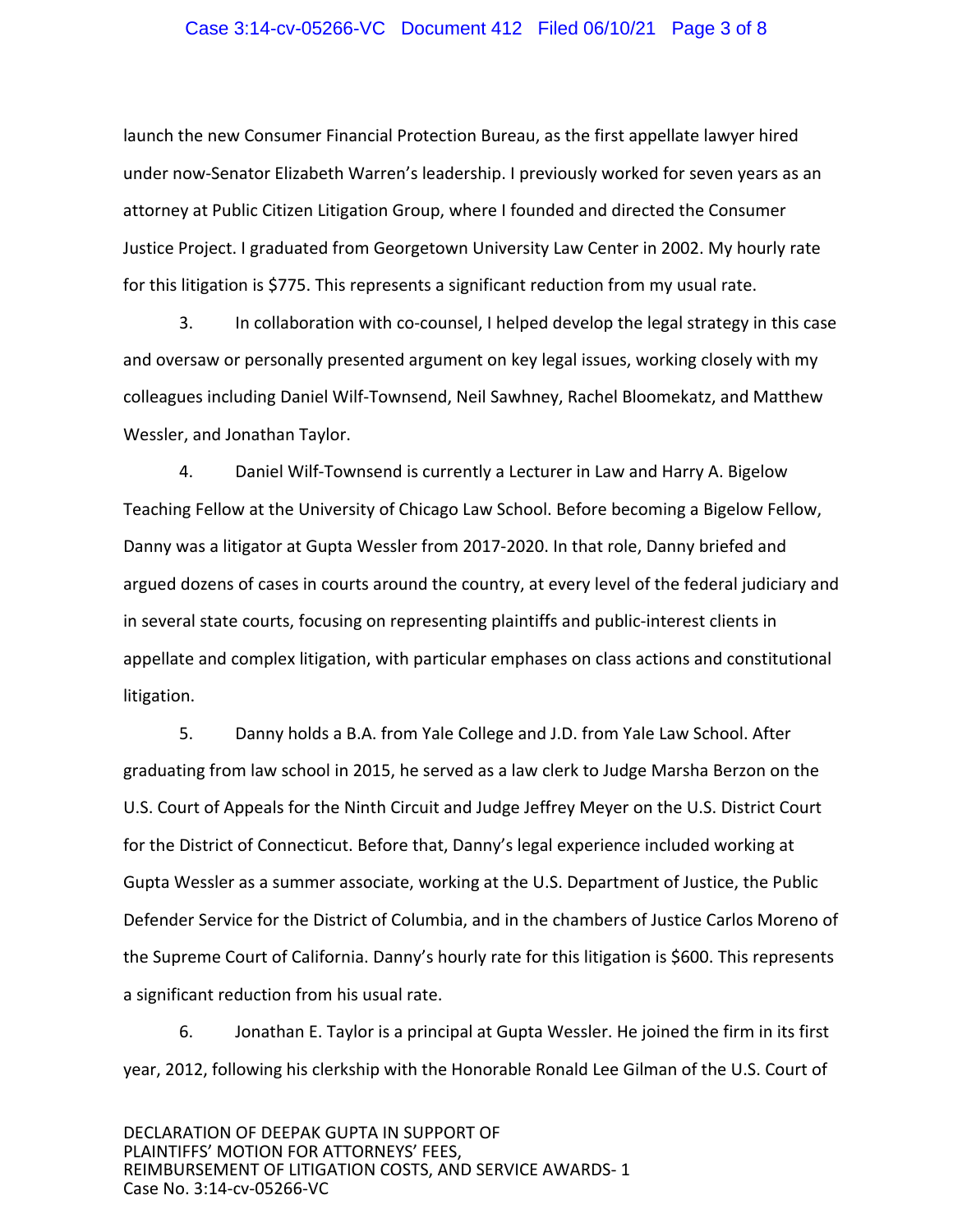### Case 3:14-cv-05266-VC Document 412 Filed 06/10/21 Page 4 of 8

Appeals for the Sixth Circuit. At Gupta Wessler, Jon has presented oral argument before the U.S. Courts of Appeals for the First, Third, Seventh, Eighth, Ninth, Eleventh, and District of Columbia Circuits, as well as the Supreme Court of Alaska and the U.S. District Court for the District of Columbia and has been a principal author of dozens of briefs filed in the U.S. Supreme Court and all levels of the state and federal judiciaries. Before his judicial clerkship, Jon spent a year at Public Citizen Litigation Group on a Redstone Fellowship from Harvard Law School. Jon graduated cum laude from Harvard Law School in 2010. He is a member of the bar of the District of Columbia and the Supreme Court of the United States. His hourly rate for this litigation is \$650. This represents a significant reduction from his usual rate.

7. Matthew Wessler is a principal at Gupta Wessler, where he handes high‐profile cases at all levels of both state and federal court. He also regularly appears before the U.S. Supreme Court. This past term, in *Intel Corp. v. Sulyma*, Matt argued and won a rare 9‐0 victory for a class of workers seeking to hold companies accountable under ERISA for taking imprudent risks with retirement savings. The Wall Street Journal called the decision a "pretty significant" victory for "people's ability to bring lawsuits over fiduciary breaches" under ERISA. Before joining the firm, Matt spent six years as a staff attorney at Public Justice, P.C. in Washington, DC, where he spearheaded the firm's focus on Supreme Court litigation and earned national attention for taking the lead in cases involving ERISA, preemption, arbitration, and health care. Matt previously practiced at the Washington law firm of Williams & Connolly LLP and was a member of Obama for America's sensitive litigation team, where he handled important election litigation on behalf of the presidential campaign. He clerked for the Honorable Richard L. Nygaard of the U.S. Court of Appeals for the Third Circuit and the Honorable William E. Smith of the U.S. District Court for the District of Rhode Island. Matt is a 2005 graduate of Cornell Law School. His hourly rate for this litigation is \$775. This represents a significant reduction from his usual rate.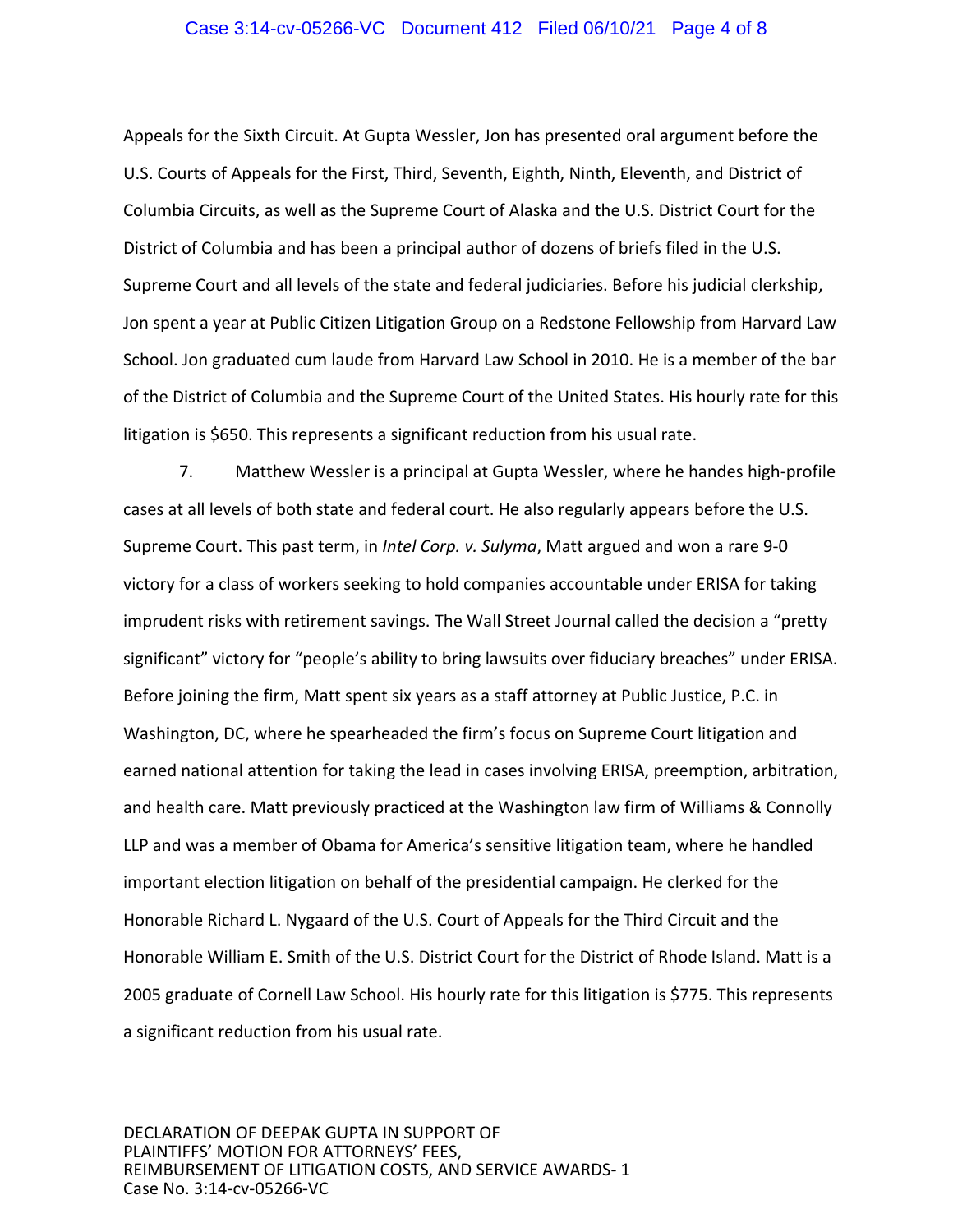### Case 3:14-cv-05266-VC Document 412 Filed 06/10/21 Page 5 of 8

8. Neil K. Sawhney is an associate at Gupta Wessler, based in the firm's San Francisco office. A Bay Area native, Neil was the firm's first Fellow in Appellate and Constitutional Litigation in 2015 to 2016, between his clerkships with the Honorable Marsha Berzon of the U.S. Court of Appeals for the Ninth Circuit and the Honorable Goodwin Liu, Associate Justice of the Supreme Court of California.

9. Neil graduated from Stanford Law School in 2014, where he spent two quarters in Stanford's Supreme Court Clinic and received the Thelton Henderson Prize for Outstanding Performance in Supreme Court Clinic Practice. During law school, Neil worked at the ACLU of Northern California, Arnold & Porter LLP, and the Office of the Prosecutor at the Special Tribunal for Lebanon in the Hague. He also served as a senior editor of the Stanford Law Review, a board member of Stanford's American Constitution Society chapter, and a co‐ founder of the Iraqi Legal Education Initiative. Neil's hourly rate for this litigation is \$600. This represents a significant reduction from his usual rate.

10. Rachel Bloomekatz holds a B.A. from Harvard College and a J.D. from the UCLA School of Law. After graduating from law school in 2008, she clerked for Justice Stephen Breyer on the U.S. Supreme Court, Judge Guido Calabresi on the U.S. Court of Appeals for the Second Circuit, and Chief Justice Margaret Marshall on the Massachusetts Supreme Judicial Court. Rachel was a principal at Gupta Wessler and is currently an appellate practitioner in Columbus, Ohio and an adjunct professor at the Ohio State Moritz College of Law. Before joining Gupta Wessler, Rachel was an associate in Jones Day's Issues and Appeals group, an Assistant Attorney General in Massachusetts, and a professor of U.S. law in Uruguay. Rachel's hourly rate for this litigation is \$650. This represents a significant reduction for her usual rate.

11. Steffi Ostrowski (J.D. Yale Law School, class of 2021) was a Summer Associate at Gupta Wessler, and her hourly rate for this litigation is \$350. Nabila Abdallah (B.A., Stanford Law School), Sara Evall (B.A., Duke University), and Stephanie Garlock (B.A., Harvard University) are all Paralegals who have worked or currently work at Gupta Wessler. Their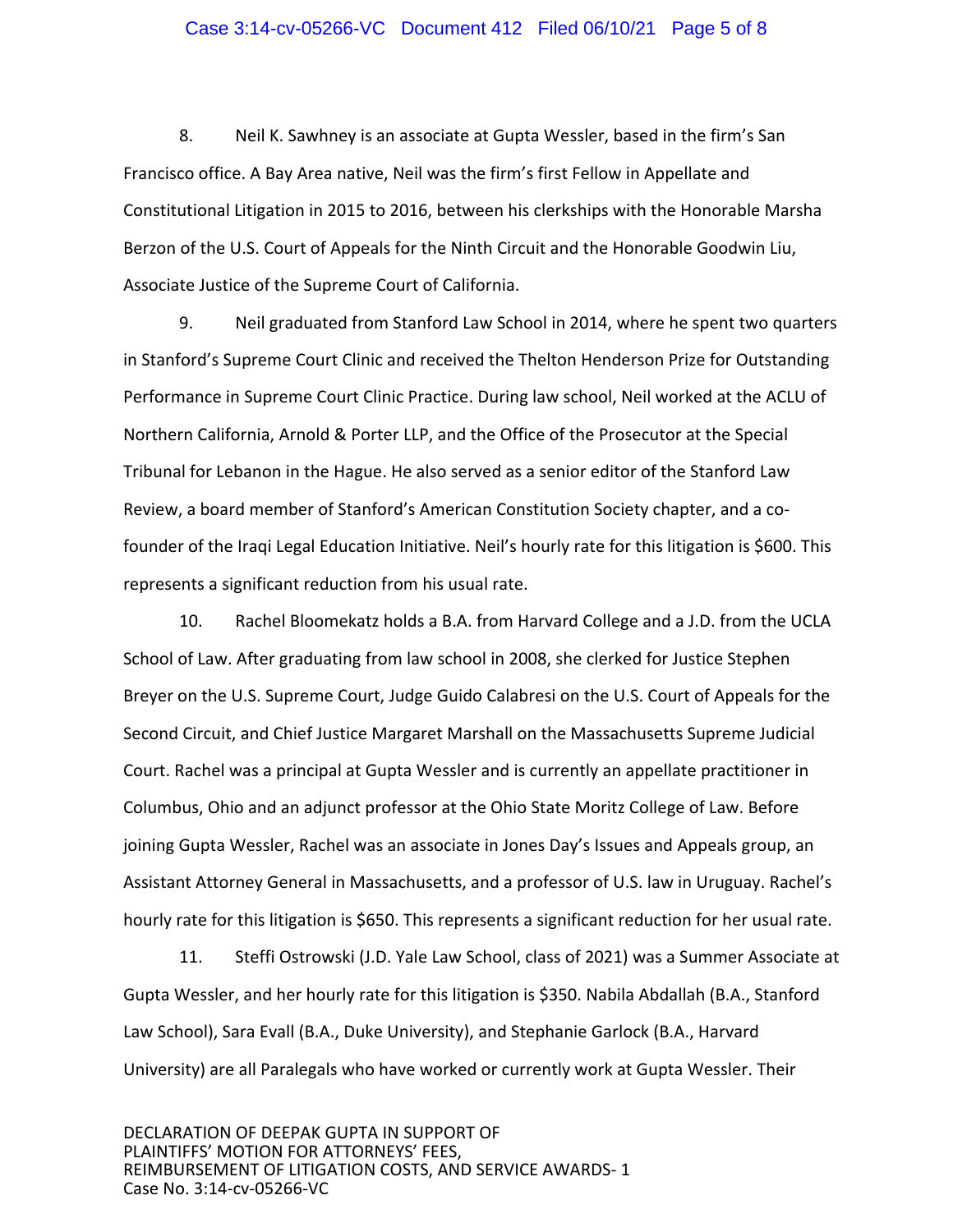hourly rate for this litigation is \$200.

### **TIMESHEETS AND REASONABLE TIME SPENT**

12. All attorneys at Gupta Wessler maintained time records reflecting the time spent on this matter. I reviewed the records of all time that all Gupta Wessler attorneys billed to this matter. I exercised billing judgment by deleting many time entries that were duplicative, administrative, or otherwise non‐compensable. The remaining hours Gupta Wessler billed were properly and necessarily spent on the firm's core tasks and projects. The time records for the remaining hours spent by my firm and billed to this case through June 9, 2021 are attached hereto as **Exhibit A**. These fee records accurately reflect work necessarily performed in connection with this case.

13. Although Gupta Wessler's lodestar is current through June 9, 2021, its work on this matter is ongoing. If necessary, we will provide the Court with updated lodestar information in our reply brief.

### **GUPTA WESSLER'S LODESTAR**

14. Over a period of five years, Gupta Wessler devoted a substantial amount of time and money toward handling briefing and argument on some of the key legal issues in this litigation. We undertook this representation on a wholly contingent basis. To date, we have received no payment for any of the work performed. My law firm risked non‐payment if we were not successful.

15. The rates noted above are based on prevailing market rates for public interest attorneys and law firms in the forum that have attorneys and staff of comparable skill, experience, and qualifications. These rates are consistent with—and indeed lower than—the rates charged by comparable attorneys for similar work and complex litigation, including firms that regularly litigate complex civil matters of this kind. We have determined that the rates we plan to charge in this case are reasonable for attorneys of our experience, reputation and expertise practicing who litigate such matters in the forum.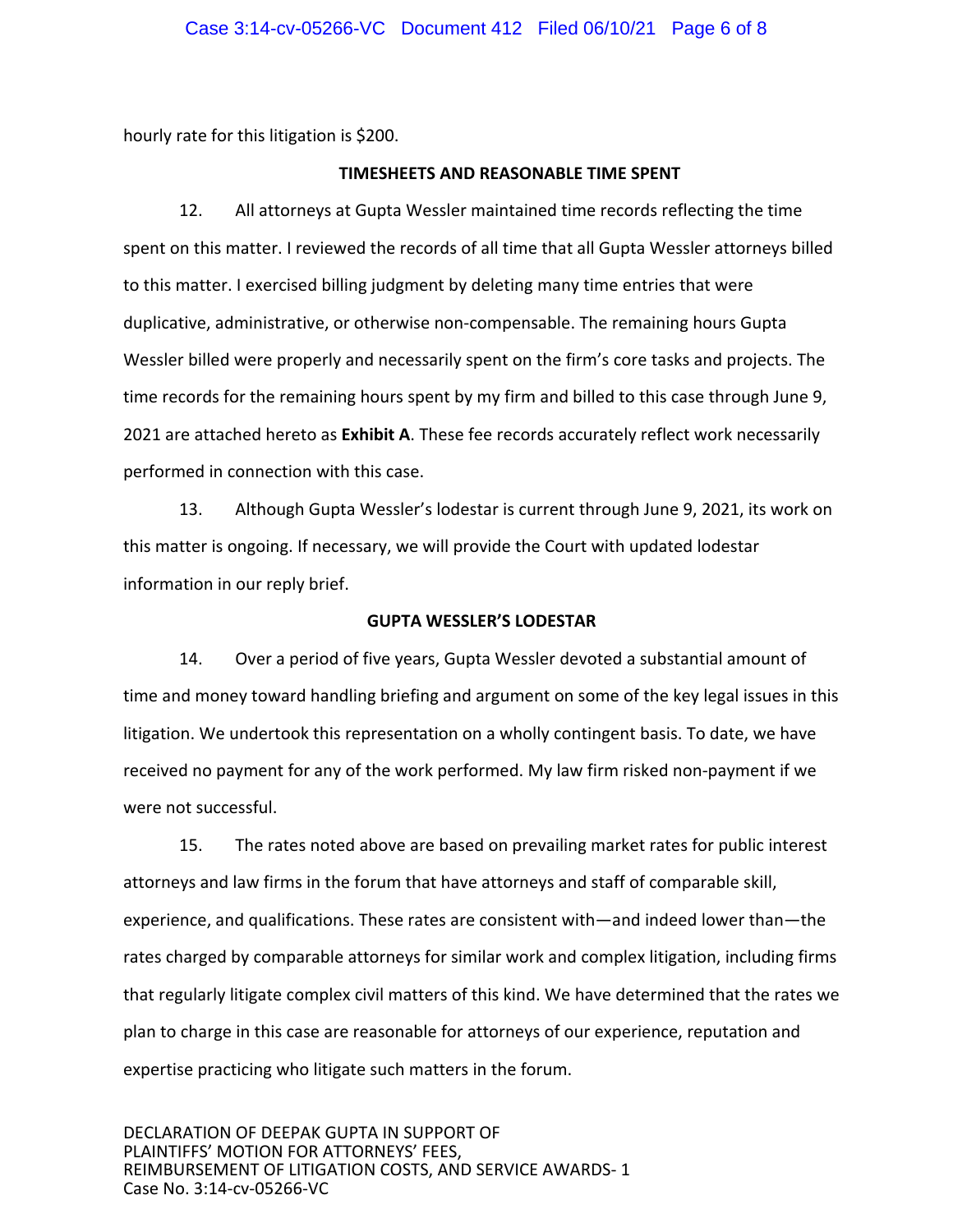16. I have calculated our attorney fees in this matter using my firm's current rates. The following chart calculates the lodestar for Gupta Wessler in this matter after exercising billing discretion.

| <b>Name</b>                 | <b>Law School</b><br>Grad. Year | <b>Hours</b> | <b>Hourly</b><br>Rates | <b>Total</b> |
|-----------------------------|---------------------------------|--------------|------------------------|--------------|
| Deepak Gupta                | 2002                            | 255.43       | \$775                  | \$197,958    |
| Daniel Wilf-<br>Townsend    | 2015                            | 81.75        | \$600                  | \$49,050     |
| Jonathan Taylor             | 2010                            | 6.6          | \$650                  | \$4,290      |
| Matthew Wessler             | 2005                            | 12           | \$775                  | \$9,300      |
| Neil Sawhney                | 2014                            | 171.77       | \$600                  | \$103,062    |
| Rachel<br><b>Bloomekatz</b> | 2008                            | 1.75         | \$650                  | \$1,138      |
| Steffi Ostrowski            | 2021                            | 84.8         | \$350                  | \$29,680     |
| Nabila Abdallah             | n/a                             | 3            | \$200                  | \$600        |
| Sara Evall                  | n/a                             | 8            | \$200                  | \$1600       |
| Stephanie Garlock           | 2020                            | 25.59        | \$200                  | \$5,118      |
| <b>Total Lodestar</b>       |                                 |              |                        | \$401,796    |

17. Gupta Wessler's work on this litigation was performed on a wholly contingent basis. The firm devoted substantial resources to this matter, and we have received no payment for any of the hours of services performed or costs incurred. We did this, with no guarantee of repayment, because of the importance of this case for consumers targeted by the sort of debt‐collection practices involved here and because of the importance of defeating a forced‐arbitration clause under these circumstances.

### **GUPTA WESSLER'S REASONABLE COSTS AND EXPENSES**

18. Gupta Wessler is seeking reimbursement of its reasonable out‐of‐pocket costs and expenses incurred in this matter. The items we have included in our costs and expenses are billed separately and are not included in my firm's lodestar. My firm's costs and expenses in this matter through May 23, 2021 total \$2,669.87. This sum includes transportation and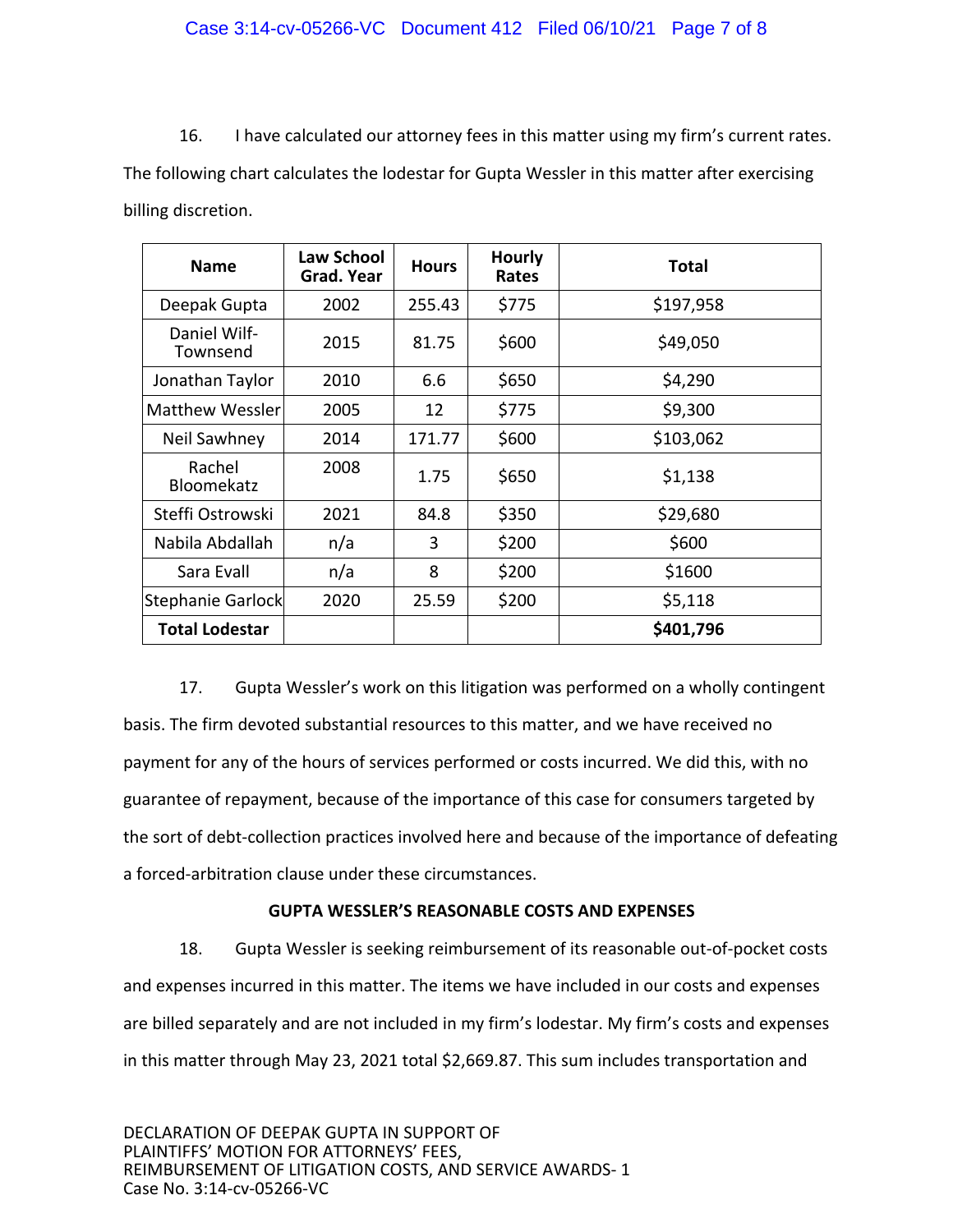### Case 3:14-cv-05266-VC Document 412 Filed 06/10/21 Page 8 of 8

hotel fees for hearings, as well as other recoverable costs and expenses. For all of these costs, we received invoices and already have paid them. A true and correct copy of a list of those costs is attached as **Exhibit B**. In fact, my firm's costs were higher than this amount, but we have elected not to seek reimbursement for electronic research, in‐house black‐and‐white copying and printing, and telephone charges.

I declare under penalty of perjury under the laws of the State of California and of the United States that the foregoing is true and correct.

Executed this 10th day of June 2021, in Washington, DC.

*/s/ Deepak Gupta*  Deepak Gupta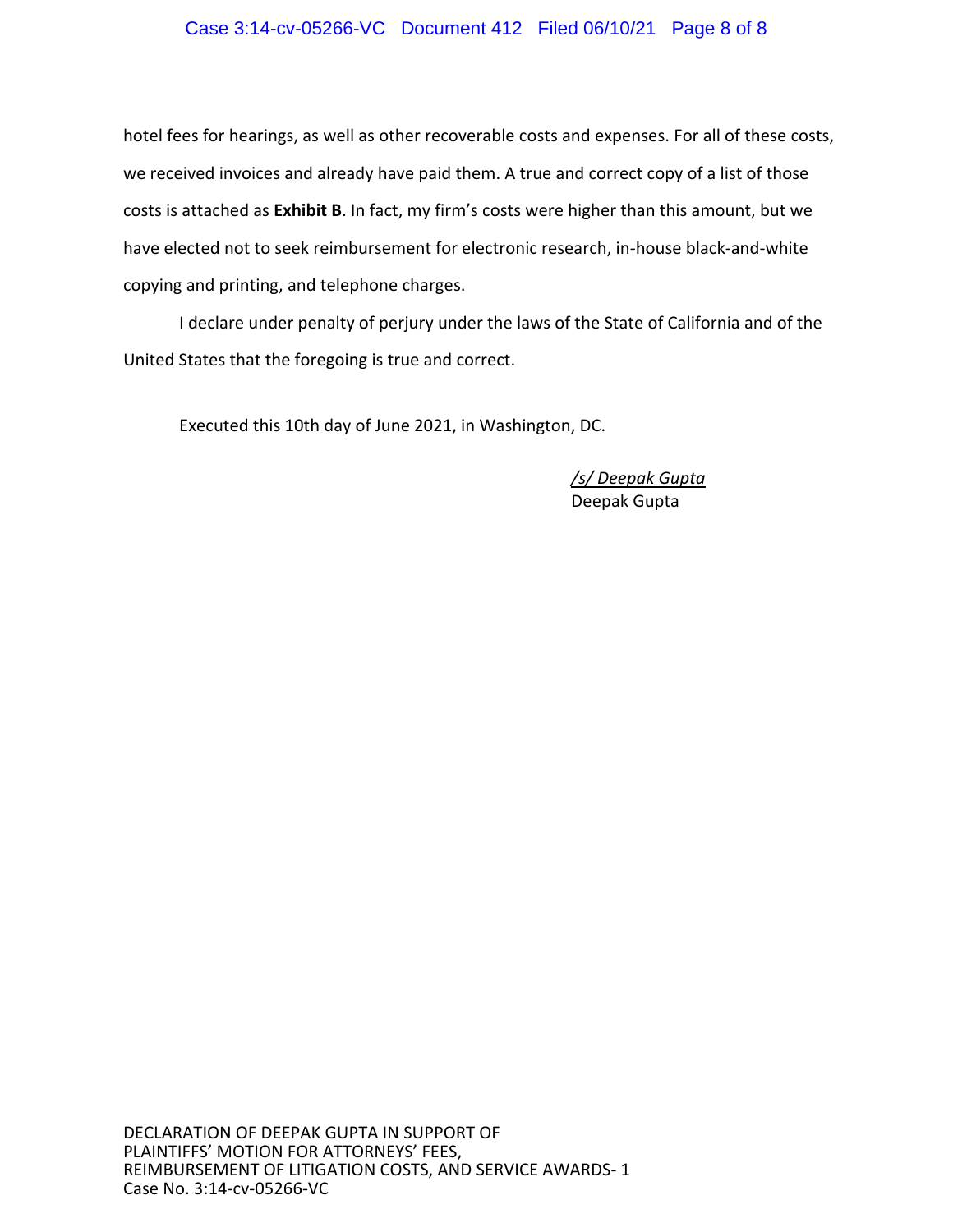Case 3:14-cv-05266-VC Document 412-1 Filed 06/10/21 Page 1 of 7

# Exhibit A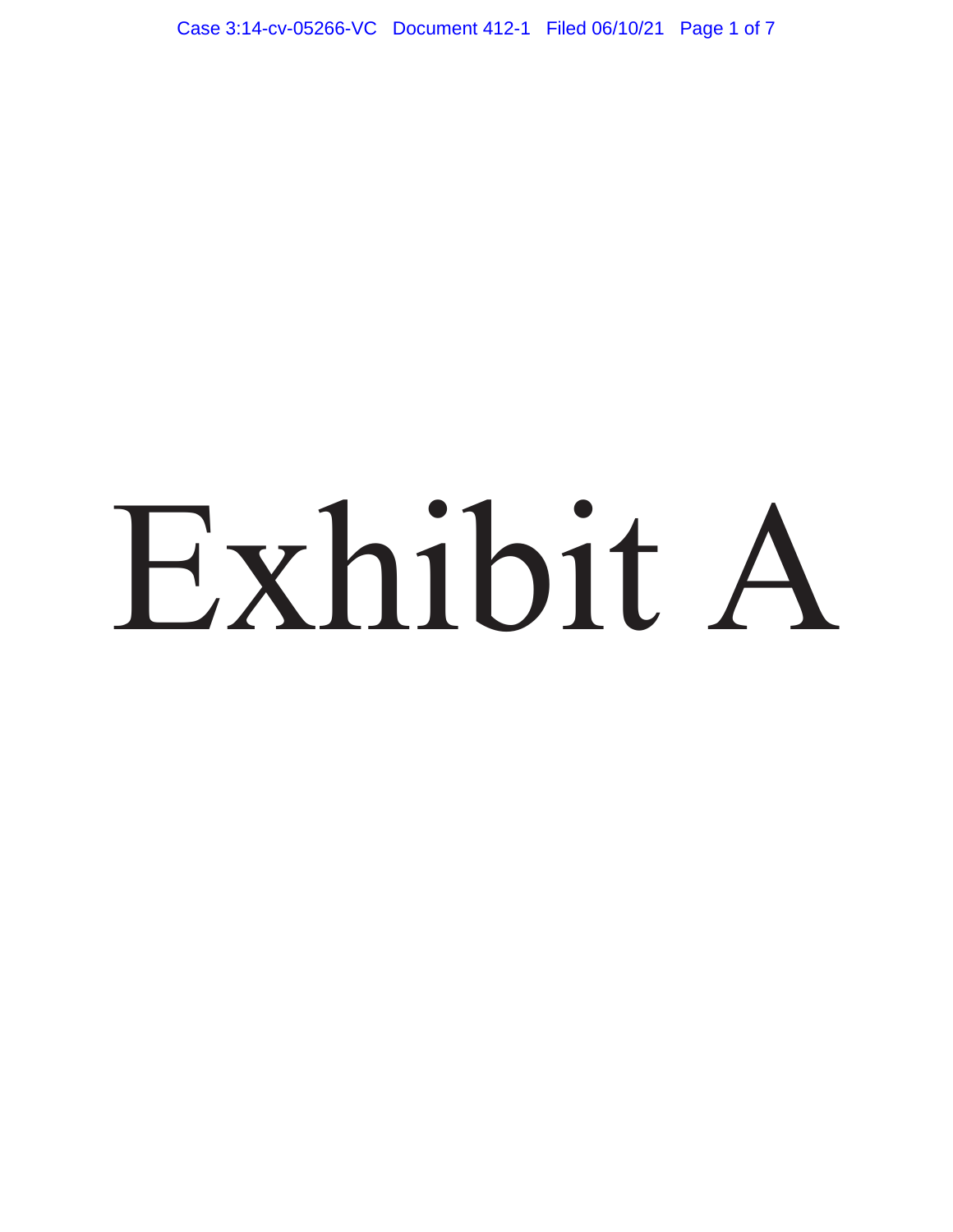| <b>Gupta Wessler PLLC</b>                   |             |                                                                                                           |            |              |         |
|---------------------------------------------|-------------|-----------------------------------------------------------------------------------------------------------|------------|--------------|---------|
|                                             |             | Solberg v. Victim Services, Inc.                                                                          |            |              |         |
|                                             |             | Matter 1779-001                                                                                           |            |              |         |
| <b>Team Member</b>                          | <b>Date</b> | <b>Notes</b>                                                                                              | Hours Rate |              | Value   |
| Statement Professional: Nabila Abdallah     |             |                                                                                                           |            |              |         |
| Abdallah, Nabila                            | 9/1/2017    | Researched, printed, and filed additional materials in the oral argument<br>binder for Deepak.            |            | 3 \$200      | \$600   |
|                                             |             | Statement Professional: Nabila Abdallah                                                                   | 3          |              | \$600   |
| Statement Professional: Rachel Bloomekatz   |             |                                                                                                           |            |              |         |
| Bloomekatz, Rachel                          | 3/28/2016   | Comm'ns w/Western Center on Law and Poverty regarding potential amicus<br>support.                        |            | $0.5$ \$650  | \$325   |
| Bloomekatz, Rachel                          |             | 4/19/2016 Review supp briefing and comments                                                               |            | 1.25 \$650   | \$813   |
|                                             |             | <b>Statement Professional: Rachel Bloomekatz</b>                                                          | 1.75       |              | \$1,138 |
|                                             |             |                                                                                                           |            |              |         |
| Statement Professional: Sara Evall          |             |                                                                                                           |            |              |         |
| Evall, Sara                                 | 5/21/2021   | Pull and organize timesheets, ensure all hours reported, start preparing<br>documents for fee motion      |            | 1.5 \$200    | \$300   |
| Evall, Sara                                 |             | 6/9/2021 Prepare Gupta Declaration and accompanying exhibit for fee motion                                |            | 6.5 \$200    | \$1,300 |
|                                             |             | <b>Statement Professional: Sara Evall</b>                                                                 | 8          |              | \$1,600 |
|                                             |             |                                                                                                           |            |              |         |
| Statement Professional: Stephanie Garlock   |             |                                                                                                           |            |              |         |
| Garlock, Stephanie                          |             | 11/24/2015 Preparation of extension motion for appeal                                                     |            | $0.35$ \$200 | \$70    |
| Garlock, Stephanie                          | 1/12/2016   | Cite checking, tagging, and formatting of response to motion to compel<br>arbitration                     |            | 3.33 \$200   | \$666   |
| Garlock, Stephanie                          |             | 1/13/2016 Preparation of pro hac application for DG in Breazeale                                          |            | $0.22$ \$200 | \$44    |
| Garlock, Stephanie                          | 1/19/2016   | Preparing and filing pro hac motion, obtaining accompanying certificate of<br>good standing.              |            | 0.26 \$200   | \$52    |
| Garlock, Stephanie                          |             | 1/28/2016 Cite checking and tagging for ninth circuit brief.                                              |            | 2.78 \$200   | \$556   |
| Garlock, Stephanie                          |             | 1/28/2016 Final proofreading and filing of Breazeale 9th Circuit brief                                    |            | 1.2 \$200    | \$240   |
| Garlock, Stephanie                          |             | 3/3/2016 Preparing argument binder for hearing on motion to compel arbitration                            |            | $0.2$ \$200  | \$40    |
| Garlock, Stephanie                          |             | 4/19/2016 Cite checking and tagging supplemental brief for N.D. Ca.                                       |            | 2.13 \$200   | \$426   |
| Garlock, Stephanie                          | 4/19/2016   | Continued tagging of updated supplemental brief; reading for content and<br>line edits                    |            | $0.82$ \$200 | \$164   |
| Garlock, Stephanie                          |             | 4/20/2016 Updating tables and formatting for additional cites                                             |            | 0.37 \$200   | \$74    |
| Garlock, Stephanie                          | 4/20/2016   | Final proofing of supplemental brief in opposition to motion to compel<br>arbitration                     |            | 0.93 \$200   | \$186   |
| Garlock, Stephanie                          |             | 7/15/2016 Cite checking supplemental brief                                                                |            | 0.4 \$200    | \$80    |
| Garlock, Stephanie                          |             | 7/15/2016 Final proofing and filing of supplemental brief                                                 |            | $0.31$ \$200 | \$62    |
| Garlock, Stephanie                          | 4/6/2017    | Begin research for statement for CA9 arbitration brief - begin to read<br>through district court briefing |            | $1.11$ \$200 | \$222   |
| Garlock, Stephanie                          |             | 4/7/2017 work on CA9 arbitration appeal statement                                                         |            | 1.76 \$200   | \$352   |
| Garlock, Stephanie                          |             | 4/8/2017 Work on drafting statement                                                                       |            | 1.5 \$200    | \$300   |
| Garlock, Stephanie                          |             | 4/9/2017 Work on statement draft in CA9 arbitration appeal                                                | 1          | \$200        | \$200   |
| Garlock, Stephanie                          |             | 4/10/2017 Work on CA9 arbitration statement draft                                                         |            | 1.5 \$200    | \$300   |
| Garlock, Stephanie                          |             | 4/19/2017 Tag and format brief in arbitration appeal                                                      |            | 3.5 \$200    | \$700   |
| Garlock, Stephanie                          |             | 4/19/2017 Proof arbitration appeal brief                                                                  |            | 1.92 \$200   | \$384   |
|                                             |             | Statement Professional: Stephanie Garlock                                                                 | 25.59      |              | \$5,118 |
|                                             |             |                                                                                                           |            |              |         |
| <b>Statement Professional: Deepak Gupta</b> |             |                                                                                                           |            |              |         |
| Gupta, Deepak                               |             | 10/8/2014 Review materials from co-counsel repotential case                                               |            | 1.5 \$775    | \$1,163 |
| Gupta, Deepak                               |             | 10/9/2014 Review and comment on draft complaint from co-counsel                                           |            | 2 \$775      | \$1,550 |
| Gupta, Deepak                               |             | 10/14/2014 Conference call re draft complaint and case strategy                                           |            | 0.5 \$775    | \$388   |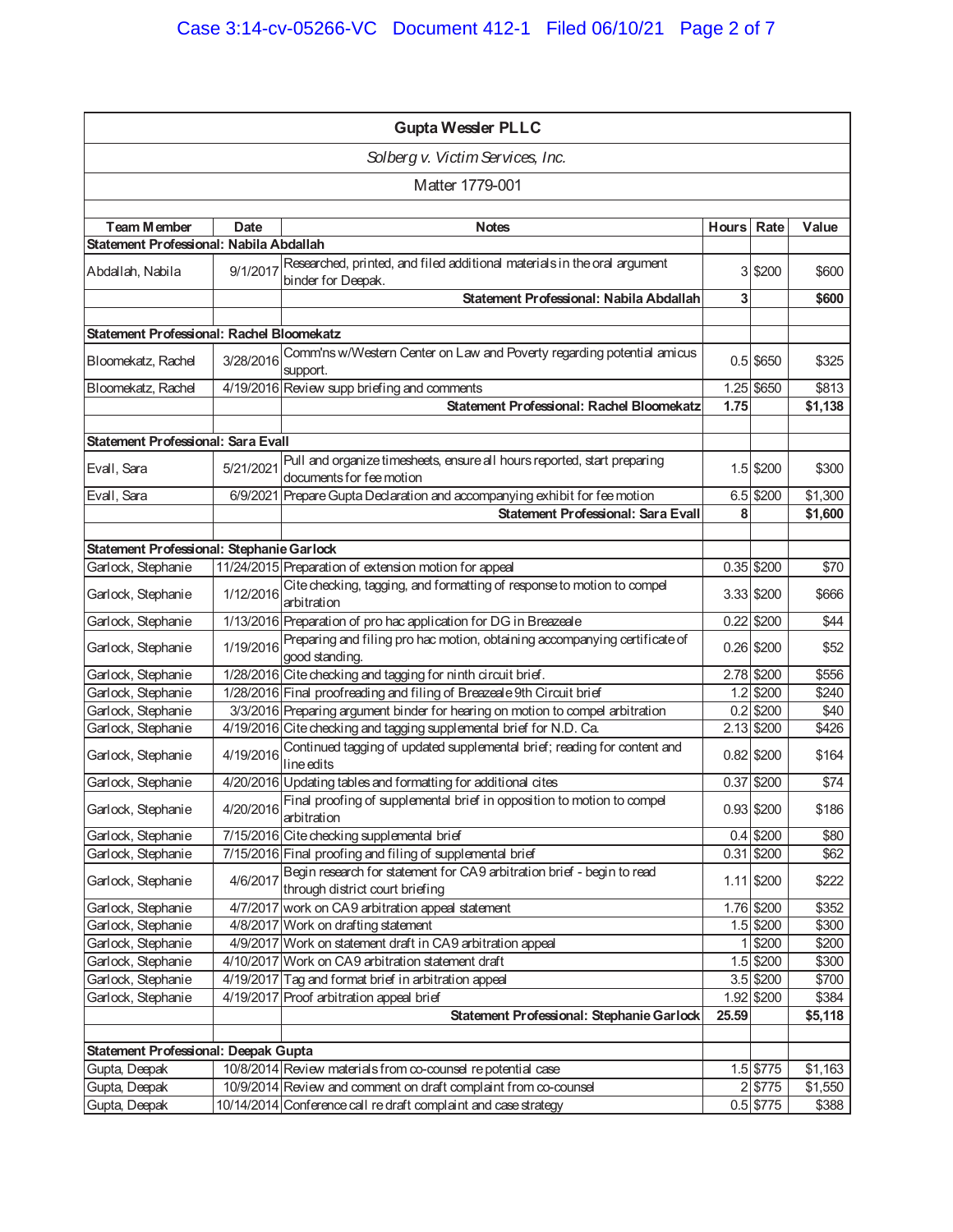| 3 \$775<br>Gupta, Deepak<br>12/1/2014 Final edits on press release and complaint<br>$0.75$ \$775<br>12/22/2015 Call with Neil and co-counsel (Paul Arons) redepositions<br>\$581<br>Gupta, Deepak<br>1/9/2016 Editing/drafting opposition to motion to compel arbitration<br>Gupta, Deepak<br>$5.2$ \$775<br>\$4,030<br>1/10/2016 Editing/drafting opposition to motion to compel arbitration<br>Gupta, Deepak<br>$5.5$ \$775<br>\$4,263<br>1/11/2016 Editing/drafting opposition to motion to compel arbitration<br>Gupta, Deepak<br>4 \$775<br>\$3,100<br>1/12/2016 Editing/drafting opposition to motion to compel arbitration<br>6.5 \$775<br>\$5,038<br>Gupta, Deepak<br>$2.2$ \$775<br>1/12/2016 Meeting with Jon to discuss mtn to compel arbitration<br>\$1,705<br>Gupta, Deepak<br>0.9 \$775<br>1/13/2016 Discussion with Neil re CA9 brief strategy<br>\$698<br>Gupta, Deepak<br>1/19/2016 Call with Neil and Blythe Chandler re CA9 brief<br>0.52 \$775<br>\$403<br>Gupta, Deepak<br>1/23/2016 Edit statement of the case for Ninth Circuit SLAPP brief<br>4.5 \$775<br>\$3,488<br>Gupta, Deepak<br>1/25/2016 Editing Ninth Circuit brief<br>\$2,480<br>Gupta, Deepak<br>$3.2$ \$775<br>1/26/2016 Edit SLAPP brief argument section<br>4 \$775<br>\$3,100<br>Gupta, Deepak<br>1/26/2016 Editing SLAPP brief (9th Cir)<br>3.3 \$775<br>\$2,558<br>Gupta, Deepak<br>\$178<br>Gupta, Deepak<br>1/26/2016 Discussed CA9 brief with Neil<br>$0.23$ \$775<br>1/27/2016 Editing and finalizing Ninth Circuit SLAPP appeal brief<br>$6.2$ \$775<br>\$4,805<br>Gupta, Deepak<br>1/28/2016 Finalized Breazeale CA9 brief<br>Gupta, Deepak<br>$3.5$ \$775<br>\$2,713<br>3/3/2016 Prepped for hearing on motion to compel arbitration with Neil<br>\$930<br>Gupta, Deepak<br>$1.2$ \$775<br>3/5/2016 Prep for motion to compel arbitration<br>\$2,480<br>Gupta, Deepak<br>$3.2$ \$775<br>3 \$775<br>3/4/2016 Prep for motion to compel arbitration<br>\$2,325<br>Gupta, Deepak<br>1.75 \$775<br>\$1,356<br>Gupta, Deepak<br>3/5/2016 Prep for motion to compel arbitration<br>3/6/2016 Prep for motion to compel arbitration<br>3 \$775<br>\$2,325<br>Gupta, Deepak<br>$3$ \$775<br>\$2,325<br>3/7/2016 Prep for motion to compel arbitration<br>Gupta, Deepak<br>3/8/2016 Prep for motion to compel arbitration<br>7.75 \$775<br>\$6,006<br>Gupta, Deepak<br>3/9/2016 Prep for and travel to oral argument on motion to compel arbitration<br>12 \$775<br>\$9,300<br>Gupta, Deepak<br>3/10/2016 Prep for and attend argument on motion to compel arbitration<br>10 \$775<br>\$7,750<br>Gupta, Deepak<br>3/23/2016 Meeting with Neil to discuss supplemental brief and potential amici<br>$0.5$ \$775<br>\$388<br>Gupta, Deepak<br>Meeting with Paul Arons and Neil S re supplemental briefing strategy on<br>3/24/2016<br>\$388<br>0.5 \$775<br>Gupta, Deepak<br>arbitration motion<br>4/6/2016 Call with Neil and ACLU national reamicus brief<br>0.75 \$775<br>\$581<br>Gupta, Deepak<br>Gupta, Deepak<br>4/6/2016 Meeting with Neil re constitutional arguments<br>0.6 \$775<br>\$465<br>4/7/2016 Call with Neil and David Seligman re amicus brief (only stayed on for half)<br>$0.5$ \$775<br>Gupta, Deepak<br>\$388<br>0.79 \$775<br>4/12/2016 Call with Neil re supplemental brief<br>Gupta, Deepak<br>\$612<br>Discuss potential constitutional issues with Neil; review Neil's draft outline<br>4/13/2016 for brief and David Seligman's draft amicus outline; email Sarah at SCHR<br>1.5 \$775<br>\$1,163<br>Gupta, Deepak<br>and David S.<br>Discuss supplemental brief with Neil and go over outline; emails with David<br>4/14/2016 Seligman and prospective amici for supplemental brief; additional research<br>2.8 \$775<br>Gupta, Deepak<br>\$2,170<br>on separability doctrine for supplemental brief<br>4/14/2016 Call with Neil, David Seligman, and ACLU<br>$0.55$ \$775<br>\$426<br>Work on supplemental briefing on arbitration and amicus strategy: edits to<br>3.2 \$775<br>\$2,480<br>Gupta, Deepak<br>4/18/2016<br>our brief, comments on amicus brief, call with David Seligman<br>Work on supplemental briefing on arbitration--discuss next steps on brief<br>4/19/2016 with Neil, review Paul Arons's edits, correspond with Sarah at Southern<br>2.5 \$775<br>\$1,938<br>Gupta, Deepak<br>Center re getting exhibit from Sentinel case<br>Revising supplemental briefing on arbitration; discussions with Neil, Blythe<br>4/19/2016<br>4.2 \$775<br>\$3,255<br>Gupta, Deepak<br>and Stephanie re same<br>4/20/2016 Meeting with Jon and Neil re: final edits to brief<br>$0.7$ \$775<br>\$543<br>Gupta, Deepak<br>Correspondence with David Seligman re replying to defendant's opposition<br>4/28/2016<br>0.5 \$775<br>\$388<br>Gupta, Deepak<br>to amicus brief<br>Review case management statement; review Sherriff v. Gillie; attend Case<br>5/31/2016<br>$0.5$ \$775<br>\$388<br>Gupta, Deepak<br>Management Conference with Judge Chhabria telephonically<br>7/12/2016 Drafting and editing supplemental brief<br>7.2 \$775<br>\$5,580<br>Gupta, Deepak<br>7/13/2016 Drafting and editing supplemental brief<br>5.3 \$775<br>\$4,108<br>Gupta, Deepak<br>7/14/2016 Editing supplemental brief<br>Gupta, Deepak<br>7 \$775<br>\$5,425<br>7/15/2016 Finalizing supplemental brief<br>Gupta, Deepak<br>5.3 \$775<br>\$4,108<br>4/10/2017 Drafting and editing Ninth Circuit arbitration brief<br>Gupta, Deepak<br>8.5 \$775<br>\$6,588 |               |  |  | \$2,325 |
|---------------------------------------------------------------------------------------------------------------------------------------------------------------------------------------------------------------------------------------------------------------------------------------------------------------------------------------------------------------------------------------------------------------------------------------------------------------------------------------------------------------------------------------------------------------------------------------------------------------------------------------------------------------------------------------------------------------------------------------------------------------------------------------------------------------------------------------------------------------------------------------------------------------------------------------------------------------------------------------------------------------------------------------------------------------------------------------------------------------------------------------------------------------------------------------------------------------------------------------------------------------------------------------------------------------------------------------------------------------------------------------------------------------------------------------------------------------------------------------------------------------------------------------------------------------------------------------------------------------------------------------------------------------------------------------------------------------------------------------------------------------------------------------------------------------------------------------------------------------------------------------------------------------------------------------------------------------------------------------------------------------------------------------------------------------------------------------------------------------------------------------------------------------------------------------------------------------------------------------------------------------------------------------------------------------------------------------------------------------------------------------------------------------------------------------------------------------------------------------------------------------------------------------------------------------------------------------------------------------------------------------------------------------------------------------------------------------------------------------------------------------------------------------------------------------------------------------------------------------------------------------------------------------------------------------------------------------------------------------------------------------------------------------------------------------------------------------------------------------------------------------------------------------------------------------------------------------------------------------------------------------------------------------------------------------------------------------------------------------------------------------------------------------------------------------------------------------------------------------------------------------------------------------------------------------------------------------------------------------------------------------------------------------------------------------------------------------------------------------------------------------------------------------------------------------------------------------------------------------------------------------------------------------------------------------------------------------------------------------------------------------------------------------------------------------------------------------------------------------------------------------------------------------------------------------------------------------------------------------------------------------------------------------------------------------------------------------------------------------------------------------------------------------------------------------------------------------------------------------------------------------------------------------------------------------------------------------------------------------------------------------------------------------------------------------------------------------------------------------------------------------------------------------------------------------------------------------------------------------------------------------------------------------------------------------------------------------------------------------------------------------------------------------------------------------------------------------------------------------------------------------------------------------------------------------------------------------------------------------------------------------------------------------------------------------------------------------------------------------------------------------------------------------------------------------------------------------------------|---------------|--|--|---------|
|                                                                                                                                                                                                                                                                                                                                                                                                                                                                                                                                                                                                                                                                                                                                                                                                                                                                                                                                                                                                                                                                                                                                                                                                                                                                                                                                                                                                                                                                                                                                                                                                                                                                                                                                                                                                                                                                                                                                                                                                                                                                                                                                                                                                                                                                                                                                                                                                                                                                                                                                                                                                                                                                                                                                                                                                                                                                                                                                                                                                                                                                                                                                                                                                                                                                                                                                                                                                                                                                                                                                                                                                                                                                                                                                                                                                                                                                                                                                                                                                                                                                                                                                                                                                                                                                                                                                                                                                                                                                                                                                                                                                                                                                                                                                                                                                                                                                                                                                                                                                                                                                                                                                                                                                                                                                                                                                                                                                                                                                           |               |  |  |         |
|                                                                                                                                                                                                                                                                                                                                                                                                                                                                                                                                                                                                                                                                                                                                                                                                                                                                                                                                                                                                                                                                                                                                                                                                                                                                                                                                                                                                                                                                                                                                                                                                                                                                                                                                                                                                                                                                                                                                                                                                                                                                                                                                                                                                                                                                                                                                                                                                                                                                                                                                                                                                                                                                                                                                                                                                                                                                                                                                                                                                                                                                                                                                                                                                                                                                                                                                                                                                                                                                                                                                                                                                                                                                                                                                                                                                                                                                                                                                                                                                                                                                                                                                                                                                                                                                                                                                                                                                                                                                                                                                                                                                                                                                                                                                                                                                                                                                                                                                                                                                                                                                                                                                                                                                                                                                                                                                                                                                                                                                           |               |  |  |         |
|                                                                                                                                                                                                                                                                                                                                                                                                                                                                                                                                                                                                                                                                                                                                                                                                                                                                                                                                                                                                                                                                                                                                                                                                                                                                                                                                                                                                                                                                                                                                                                                                                                                                                                                                                                                                                                                                                                                                                                                                                                                                                                                                                                                                                                                                                                                                                                                                                                                                                                                                                                                                                                                                                                                                                                                                                                                                                                                                                                                                                                                                                                                                                                                                                                                                                                                                                                                                                                                                                                                                                                                                                                                                                                                                                                                                                                                                                                                                                                                                                                                                                                                                                                                                                                                                                                                                                                                                                                                                                                                                                                                                                                                                                                                                                                                                                                                                                                                                                                                                                                                                                                                                                                                                                                                                                                                                                                                                                                                                           |               |  |  |         |
|                                                                                                                                                                                                                                                                                                                                                                                                                                                                                                                                                                                                                                                                                                                                                                                                                                                                                                                                                                                                                                                                                                                                                                                                                                                                                                                                                                                                                                                                                                                                                                                                                                                                                                                                                                                                                                                                                                                                                                                                                                                                                                                                                                                                                                                                                                                                                                                                                                                                                                                                                                                                                                                                                                                                                                                                                                                                                                                                                                                                                                                                                                                                                                                                                                                                                                                                                                                                                                                                                                                                                                                                                                                                                                                                                                                                                                                                                                                                                                                                                                                                                                                                                                                                                                                                                                                                                                                                                                                                                                                                                                                                                                                                                                                                                                                                                                                                                                                                                                                                                                                                                                                                                                                                                                                                                                                                                                                                                                                                           |               |  |  |         |
|                                                                                                                                                                                                                                                                                                                                                                                                                                                                                                                                                                                                                                                                                                                                                                                                                                                                                                                                                                                                                                                                                                                                                                                                                                                                                                                                                                                                                                                                                                                                                                                                                                                                                                                                                                                                                                                                                                                                                                                                                                                                                                                                                                                                                                                                                                                                                                                                                                                                                                                                                                                                                                                                                                                                                                                                                                                                                                                                                                                                                                                                                                                                                                                                                                                                                                                                                                                                                                                                                                                                                                                                                                                                                                                                                                                                                                                                                                                                                                                                                                                                                                                                                                                                                                                                                                                                                                                                                                                                                                                                                                                                                                                                                                                                                                                                                                                                                                                                                                                                                                                                                                                                                                                                                                                                                                                                                                                                                                                                           |               |  |  |         |
|                                                                                                                                                                                                                                                                                                                                                                                                                                                                                                                                                                                                                                                                                                                                                                                                                                                                                                                                                                                                                                                                                                                                                                                                                                                                                                                                                                                                                                                                                                                                                                                                                                                                                                                                                                                                                                                                                                                                                                                                                                                                                                                                                                                                                                                                                                                                                                                                                                                                                                                                                                                                                                                                                                                                                                                                                                                                                                                                                                                                                                                                                                                                                                                                                                                                                                                                                                                                                                                                                                                                                                                                                                                                                                                                                                                                                                                                                                                                                                                                                                                                                                                                                                                                                                                                                                                                                                                                                                                                                                                                                                                                                                                                                                                                                                                                                                                                                                                                                                                                                                                                                                                                                                                                                                                                                                                                                                                                                                                                           |               |  |  |         |
|                                                                                                                                                                                                                                                                                                                                                                                                                                                                                                                                                                                                                                                                                                                                                                                                                                                                                                                                                                                                                                                                                                                                                                                                                                                                                                                                                                                                                                                                                                                                                                                                                                                                                                                                                                                                                                                                                                                                                                                                                                                                                                                                                                                                                                                                                                                                                                                                                                                                                                                                                                                                                                                                                                                                                                                                                                                                                                                                                                                                                                                                                                                                                                                                                                                                                                                                                                                                                                                                                                                                                                                                                                                                                                                                                                                                                                                                                                                                                                                                                                                                                                                                                                                                                                                                                                                                                                                                                                                                                                                                                                                                                                                                                                                                                                                                                                                                                                                                                                                                                                                                                                                                                                                                                                                                                                                                                                                                                                                                           |               |  |  |         |
|                                                                                                                                                                                                                                                                                                                                                                                                                                                                                                                                                                                                                                                                                                                                                                                                                                                                                                                                                                                                                                                                                                                                                                                                                                                                                                                                                                                                                                                                                                                                                                                                                                                                                                                                                                                                                                                                                                                                                                                                                                                                                                                                                                                                                                                                                                                                                                                                                                                                                                                                                                                                                                                                                                                                                                                                                                                                                                                                                                                                                                                                                                                                                                                                                                                                                                                                                                                                                                                                                                                                                                                                                                                                                                                                                                                                                                                                                                                                                                                                                                                                                                                                                                                                                                                                                                                                                                                                                                                                                                                                                                                                                                                                                                                                                                                                                                                                                                                                                                                                                                                                                                                                                                                                                                                                                                                                                                                                                                                                           |               |  |  |         |
|                                                                                                                                                                                                                                                                                                                                                                                                                                                                                                                                                                                                                                                                                                                                                                                                                                                                                                                                                                                                                                                                                                                                                                                                                                                                                                                                                                                                                                                                                                                                                                                                                                                                                                                                                                                                                                                                                                                                                                                                                                                                                                                                                                                                                                                                                                                                                                                                                                                                                                                                                                                                                                                                                                                                                                                                                                                                                                                                                                                                                                                                                                                                                                                                                                                                                                                                                                                                                                                                                                                                                                                                                                                                                                                                                                                                                                                                                                                                                                                                                                                                                                                                                                                                                                                                                                                                                                                                                                                                                                                                                                                                                                                                                                                                                                                                                                                                                                                                                                                                                                                                                                                                                                                                                                                                                                                                                                                                                                                                           |               |  |  |         |
|                                                                                                                                                                                                                                                                                                                                                                                                                                                                                                                                                                                                                                                                                                                                                                                                                                                                                                                                                                                                                                                                                                                                                                                                                                                                                                                                                                                                                                                                                                                                                                                                                                                                                                                                                                                                                                                                                                                                                                                                                                                                                                                                                                                                                                                                                                                                                                                                                                                                                                                                                                                                                                                                                                                                                                                                                                                                                                                                                                                                                                                                                                                                                                                                                                                                                                                                                                                                                                                                                                                                                                                                                                                                                                                                                                                                                                                                                                                                                                                                                                                                                                                                                                                                                                                                                                                                                                                                                                                                                                                                                                                                                                                                                                                                                                                                                                                                                                                                                                                                                                                                                                                                                                                                                                                                                                                                                                                                                                                                           |               |  |  |         |
|                                                                                                                                                                                                                                                                                                                                                                                                                                                                                                                                                                                                                                                                                                                                                                                                                                                                                                                                                                                                                                                                                                                                                                                                                                                                                                                                                                                                                                                                                                                                                                                                                                                                                                                                                                                                                                                                                                                                                                                                                                                                                                                                                                                                                                                                                                                                                                                                                                                                                                                                                                                                                                                                                                                                                                                                                                                                                                                                                                                                                                                                                                                                                                                                                                                                                                                                                                                                                                                                                                                                                                                                                                                                                                                                                                                                                                                                                                                                                                                                                                                                                                                                                                                                                                                                                                                                                                                                                                                                                                                                                                                                                                                                                                                                                                                                                                                                                                                                                                                                                                                                                                                                                                                                                                                                                                                                                                                                                                                                           |               |  |  |         |
|                                                                                                                                                                                                                                                                                                                                                                                                                                                                                                                                                                                                                                                                                                                                                                                                                                                                                                                                                                                                                                                                                                                                                                                                                                                                                                                                                                                                                                                                                                                                                                                                                                                                                                                                                                                                                                                                                                                                                                                                                                                                                                                                                                                                                                                                                                                                                                                                                                                                                                                                                                                                                                                                                                                                                                                                                                                                                                                                                                                                                                                                                                                                                                                                                                                                                                                                                                                                                                                                                                                                                                                                                                                                                                                                                                                                                                                                                                                                                                                                                                                                                                                                                                                                                                                                                                                                                                                                                                                                                                                                                                                                                                                                                                                                                                                                                                                                                                                                                                                                                                                                                                                                                                                                                                                                                                                                                                                                                                                                           |               |  |  |         |
|                                                                                                                                                                                                                                                                                                                                                                                                                                                                                                                                                                                                                                                                                                                                                                                                                                                                                                                                                                                                                                                                                                                                                                                                                                                                                                                                                                                                                                                                                                                                                                                                                                                                                                                                                                                                                                                                                                                                                                                                                                                                                                                                                                                                                                                                                                                                                                                                                                                                                                                                                                                                                                                                                                                                                                                                                                                                                                                                                                                                                                                                                                                                                                                                                                                                                                                                                                                                                                                                                                                                                                                                                                                                                                                                                                                                                                                                                                                                                                                                                                                                                                                                                                                                                                                                                                                                                                                                                                                                                                                                                                                                                                                                                                                                                                                                                                                                                                                                                                                                                                                                                                                                                                                                                                                                                                                                                                                                                                                                           |               |  |  |         |
|                                                                                                                                                                                                                                                                                                                                                                                                                                                                                                                                                                                                                                                                                                                                                                                                                                                                                                                                                                                                                                                                                                                                                                                                                                                                                                                                                                                                                                                                                                                                                                                                                                                                                                                                                                                                                                                                                                                                                                                                                                                                                                                                                                                                                                                                                                                                                                                                                                                                                                                                                                                                                                                                                                                                                                                                                                                                                                                                                                                                                                                                                                                                                                                                                                                                                                                                                                                                                                                                                                                                                                                                                                                                                                                                                                                                                                                                                                                                                                                                                                                                                                                                                                                                                                                                                                                                                                                                                                                                                                                                                                                                                                                                                                                                                                                                                                                                                                                                                                                                                                                                                                                                                                                                                                                                                                                                                                                                                                                                           |               |  |  |         |
|                                                                                                                                                                                                                                                                                                                                                                                                                                                                                                                                                                                                                                                                                                                                                                                                                                                                                                                                                                                                                                                                                                                                                                                                                                                                                                                                                                                                                                                                                                                                                                                                                                                                                                                                                                                                                                                                                                                                                                                                                                                                                                                                                                                                                                                                                                                                                                                                                                                                                                                                                                                                                                                                                                                                                                                                                                                                                                                                                                                                                                                                                                                                                                                                                                                                                                                                                                                                                                                                                                                                                                                                                                                                                                                                                                                                                                                                                                                                                                                                                                                                                                                                                                                                                                                                                                                                                                                                                                                                                                                                                                                                                                                                                                                                                                                                                                                                                                                                                                                                                                                                                                                                                                                                                                                                                                                                                                                                                                                                           |               |  |  |         |
|                                                                                                                                                                                                                                                                                                                                                                                                                                                                                                                                                                                                                                                                                                                                                                                                                                                                                                                                                                                                                                                                                                                                                                                                                                                                                                                                                                                                                                                                                                                                                                                                                                                                                                                                                                                                                                                                                                                                                                                                                                                                                                                                                                                                                                                                                                                                                                                                                                                                                                                                                                                                                                                                                                                                                                                                                                                                                                                                                                                                                                                                                                                                                                                                                                                                                                                                                                                                                                                                                                                                                                                                                                                                                                                                                                                                                                                                                                                                                                                                                                                                                                                                                                                                                                                                                                                                                                                                                                                                                                                                                                                                                                                                                                                                                                                                                                                                                                                                                                                                                                                                                                                                                                                                                                                                                                                                                                                                                                                                           |               |  |  |         |
|                                                                                                                                                                                                                                                                                                                                                                                                                                                                                                                                                                                                                                                                                                                                                                                                                                                                                                                                                                                                                                                                                                                                                                                                                                                                                                                                                                                                                                                                                                                                                                                                                                                                                                                                                                                                                                                                                                                                                                                                                                                                                                                                                                                                                                                                                                                                                                                                                                                                                                                                                                                                                                                                                                                                                                                                                                                                                                                                                                                                                                                                                                                                                                                                                                                                                                                                                                                                                                                                                                                                                                                                                                                                                                                                                                                                                                                                                                                                                                                                                                                                                                                                                                                                                                                                                                                                                                                                                                                                                                                                                                                                                                                                                                                                                                                                                                                                                                                                                                                                                                                                                                                                                                                                                                                                                                                                                                                                                                                                           |               |  |  |         |
|                                                                                                                                                                                                                                                                                                                                                                                                                                                                                                                                                                                                                                                                                                                                                                                                                                                                                                                                                                                                                                                                                                                                                                                                                                                                                                                                                                                                                                                                                                                                                                                                                                                                                                                                                                                                                                                                                                                                                                                                                                                                                                                                                                                                                                                                                                                                                                                                                                                                                                                                                                                                                                                                                                                                                                                                                                                                                                                                                                                                                                                                                                                                                                                                                                                                                                                                                                                                                                                                                                                                                                                                                                                                                                                                                                                                                                                                                                                                                                                                                                                                                                                                                                                                                                                                                                                                                                                                                                                                                                                                                                                                                                                                                                                                                                                                                                                                                                                                                                                                                                                                                                                                                                                                                                                                                                                                                                                                                                                                           |               |  |  |         |
|                                                                                                                                                                                                                                                                                                                                                                                                                                                                                                                                                                                                                                                                                                                                                                                                                                                                                                                                                                                                                                                                                                                                                                                                                                                                                                                                                                                                                                                                                                                                                                                                                                                                                                                                                                                                                                                                                                                                                                                                                                                                                                                                                                                                                                                                                                                                                                                                                                                                                                                                                                                                                                                                                                                                                                                                                                                                                                                                                                                                                                                                                                                                                                                                                                                                                                                                                                                                                                                                                                                                                                                                                                                                                                                                                                                                                                                                                                                                                                                                                                                                                                                                                                                                                                                                                                                                                                                                                                                                                                                                                                                                                                                                                                                                                                                                                                                                                                                                                                                                                                                                                                                                                                                                                                                                                                                                                                                                                                                                           |               |  |  |         |
|                                                                                                                                                                                                                                                                                                                                                                                                                                                                                                                                                                                                                                                                                                                                                                                                                                                                                                                                                                                                                                                                                                                                                                                                                                                                                                                                                                                                                                                                                                                                                                                                                                                                                                                                                                                                                                                                                                                                                                                                                                                                                                                                                                                                                                                                                                                                                                                                                                                                                                                                                                                                                                                                                                                                                                                                                                                                                                                                                                                                                                                                                                                                                                                                                                                                                                                                                                                                                                                                                                                                                                                                                                                                                                                                                                                                                                                                                                                                                                                                                                                                                                                                                                                                                                                                                                                                                                                                                                                                                                                                                                                                                                                                                                                                                                                                                                                                                                                                                                                                                                                                                                                                                                                                                                                                                                                                                                                                                                                                           |               |  |  |         |
|                                                                                                                                                                                                                                                                                                                                                                                                                                                                                                                                                                                                                                                                                                                                                                                                                                                                                                                                                                                                                                                                                                                                                                                                                                                                                                                                                                                                                                                                                                                                                                                                                                                                                                                                                                                                                                                                                                                                                                                                                                                                                                                                                                                                                                                                                                                                                                                                                                                                                                                                                                                                                                                                                                                                                                                                                                                                                                                                                                                                                                                                                                                                                                                                                                                                                                                                                                                                                                                                                                                                                                                                                                                                                                                                                                                                                                                                                                                                                                                                                                                                                                                                                                                                                                                                                                                                                                                                                                                                                                                                                                                                                                                                                                                                                                                                                                                                                                                                                                                                                                                                                                                                                                                                                                                                                                                                                                                                                                                                           |               |  |  |         |
|                                                                                                                                                                                                                                                                                                                                                                                                                                                                                                                                                                                                                                                                                                                                                                                                                                                                                                                                                                                                                                                                                                                                                                                                                                                                                                                                                                                                                                                                                                                                                                                                                                                                                                                                                                                                                                                                                                                                                                                                                                                                                                                                                                                                                                                                                                                                                                                                                                                                                                                                                                                                                                                                                                                                                                                                                                                                                                                                                                                                                                                                                                                                                                                                                                                                                                                                                                                                                                                                                                                                                                                                                                                                                                                                                                                                                                                                                                                                                                                                                                                                                                                                                                                                                                                                                                                                                                                                                                                                                                                                                                                                                                                                                                                                                                                                                                                                                                                                                                                                                                                                                                                                                                                                                                                                                                                                                                                                                                                                           |               |  |  |         |
|                                                                                                                                                                                                                                                                                                                                                                                                                                                                                                                                                                                                                                                                                                                                                                                                                                                                                                                                                                                                                                                                                                                                                                                                                                                                                                                                                                                                                                                                                                                                                                                                                                                                                                                                                                                                                                                                                                                                                                                                                                                                                                                                                                                                                                                                                                                                                                                                                                                                                                                                                                                                                                                                                                                                                                                                                                                                                                                                                                                                                                                                                                                                                                                                                                                                                                                                                                                                                                                                                                                                                                                                                                                                                                                                                                                                                                                                                                                                                                                                                                                                                                                                                                                                                                                                                                                                                                                                                                                                                                                                                                                                                                                                                                                                                                                                                                                                                                                                                                                                                                                                                                                                                                                                                                                                                                                                                                                                                                                                           |               |  |  |         |
|                                                                                                                                                                                                                                                                                                                                                                                                                                                                                                                                                                                                                                                                                                                                                                                                                                                                                                                                                                                                                                                                                                                                                                                                                                                                                                                                                                                                                                                                                                                                                                                                                                                                                                                                                                                                                                                                                                                                                                                                                                                                                                                                                                                                                                                                                                                                                                                                                                                                                                                                                                                                                                                                                                                                                                                                                                                                                                                                                                                                                                                                                                                                                                                                                                                                                                                                                                                                                                                                                                                                                                                                                                                                                                                                                                                                                                                                                                                                                                                                                                                                                                                                                                                                                                                                                                                                                                                                                                                                                                                                                                                                                                                                                                                                                                                                                                                                                                                                                                                                                                                                                                                                                                                                                                                                                                                                                                                                                                                                           |               |  |  |         |
|                                                                                                                                                                                                                                                                                                                                                                                                                                                                                                                                                                                                                                                                                                                                                                                                                                                                                                                                                                                                                                                                                                                                                                                                                                                                                                                                                                                                                                                                                                                                                                                                                                                                                                                                                                                                                                                                                                                                                                                                                                                                                                                                                                                                                                                                                                                                                                                                                                                                                                                                                                                                                                                                                                                                                                                                                                                                                                                                                                                                                                                                                                                                                                                                                                                                                                                                                                                                                                                                                                                                                                                                                                                                                                                                                                                                                                                                                                                                                                                                                                                                                                                                                                                                                                                                                                                                                                                                                                                                                                                                                                                                                                                                                                                                                                                                                                                                                                                                                                                                                                                                                                                                                                                                                                                                                                                                                                                                                                                                           |               |  |  |         |
|                                                                                                                                                                                                                                                                                                                                                                                                                                                                                                                                                                                                                                                                                                                                                                                                                                                                                                                                                                                                                                                                                                                                                                                                                                                                                                                                                                                                                                                                                                                                                                                                                                                                                                                                                                                                                                                                                                                                                                                                                                                                                                                                                                                                                                                                                                                                                                                                                                                                                                                                                                                                                                                                                                                                                                                                                                                                                                                                                                                                                                                                                                                                                                                                                                                                                                                                                                                                                                                                                                                                                                                                                                                                                                                                                                                                                                                                                                                                                                                                                                                                                                                                                                                                                                                                                                                                                                                                                                                                                                                                                                                                                                                                                                                                                                                                                                                                                                                                                                                                                                                                                                                                                                                                                                                                                                                                                                                                                                                                           |               |  |  |         |
|                                                                                                                                                                                                                                                                                                                                                                                                                                                                                                                                                                                                                                                                                                                                                                                                                                                                                                                                                                                                                                                                                                                                                                                                                                                                                                                                                                                                                                                                                                                                                                                                                                                                                                                                                                                                                                                                                                                                                                                                                                                                                                                                                                                                                                                                                                                                                                                                                                                                                                                                                                                                                                                                                                                                                                                                                                                                                                                                                                                                                                                                                                                                                                                                                                                                                                                                                                                                                                                                                                                                                                                                                                                                                                                                                                                                                                                                                                                                                                                                                                                                                                                                                                                                                                                                                                                                                                                                                                                                                                                                                                                                                                                                                                                                                                                                                                                                                                                                                                                                                                                                                                                                                                                                                                                                                                                                                                                                                                                                           |               |  |  |         |
|                                                                                                                                                                                                                                                                                                                                                                                                                                                                                                                                                                                                                                                                                                                                                                                                                                                                                                                                                                                                                                                                                                                                                                                                                                                                                                                                                                                                                                                                                                                                                                                                                                                                                                                                                                                                                                                                                                                                                                                                                                                                                                                                                                                                                                                                                                                                                                                                                                                                                                                                                                                                                                                                                                                                                                                                                                                                                                                                                                                                                                                                                                                                                                                                                                                                                                                                                                                                                                                                                                                                                                                                                                                                                                                                                                                                                                                                                                                                                                                                                                                                                                                                                                                                                                                                                                                                                                                                                                                                                                                                                                                                                                                                                                                                                                                                                                                                                                                                                                                                                                                                                                                                                                                                                                                                                                                                                                                                                                                                           |               |  |  |         |
|                                                                                                                                                                                                                                                                                                                                                                                                                                                                                                                                                                                                                                                                                                                                                                                                                                                                                                                                                                                                                                                                                                                                                                                                                                                                                                                                                                                                                                                                                                                                                                                                                                                                                                                                                                                                                                                                                                                                                                                                                                                                                                                                                                                                                                                                                                                                                                                                                                                                                                                                                                                                                                                                                                                                                                                                                                                                                                                                                                                                                                                                                                                                                                                                                                                                                                                                                                                                                                                                                                                                                                                                                                                                                                                                                                                                                                                                                                                                                                                                                                                                                                                                                                                                                                                                                                                                                                                                                                                                                                                                                                                                                                                                                                                                                                                                                                                                                                                                                                                                                                                                                                                                                                                                                                                                                                                                                                                                                                                                           |               |  |  |         |
|                                                                                                                                                                                                                                                                                                                                                                                                                                                                                                                                                                                                                                                                                                                                                                                                                                                                                                                                                                                                                                                                                                                                                                                                                                                                                                                                                                                                                                                                                                                                                                                                                                                                                                                                                                                                                                                                                                                                                                                                                                                                                                                                                                                                                                                                                                                                                                                                                                                                                                                                                                                                                                                                                                                                                                                                                                                                                                                                                                                                                                                                                                                                                                                                                                                                                                                                                                                                                                                                                                                                                                                                                                                                                                                                                                                                                                                                                                                                                                                                                                                                                                                                                                                                                                                                                                                                                                                                                                                                                                                                                                                                                                                                                                                                                                                                                                                                                                                                                                                                                                                                                                                                                                                                                                                                                                                                                                                                                                                                           |               |  |  |         |
|                                                                                                                                                                                                                                                                                                                                                                                                                                                                                                                                                                                                                                                                                                                                                                                                                                                                                                                                                                                                                                                                                                                                                                                                                                                                                                                                                                                                                                                                                                                                                                                                                                                                                                                                                                                                                                                                                                                                                                                                                                                                                                                                                                                                                                                                                                                                                                                                                                                                                                                                                                                                                                                                                                                                                                                                                                                                                                                                                                                                                                                                                                                                                                                                                                                                                                                                                                                                                                                                                                                                                                                                                                                                                                                                                                                                                                                                                                                                                                                                                                                                                                                                                                                                                                                                                                                                                                                                                                                                                                                                                                                                                                                                                                                                                                                                                                                                                                                                                                                                                                                                                                                                                                                                                                                                                                                                                                                                                                                                           |               |  |  |         |
|                                                                                                                                                                                                                                                                                                                                                                                                                                                                                                                                                                                                                                                                                                                                                                                                                                                                                                                                                                                                                                                                                                                                                                                                                                                                                                                                                                                                                                                                                                                                                                                                                                                                                                                                                                                                                                                                                                                                                                                                                                                                                                                                                                                                                                                                                                                                                                                                                                                                                                                                                                                                                                                                                                                                                                                                                                                                                                                                                                                                                                                                                                                                                                                                                                                                                                                                                                                                                                                                                                                                                                                                                                                                                                                                                                                                                                                                                                                                                                                                                                                                                                                                                                                                                                                                                                                                                                                                                                                                                                                                                                                                                                                                                                                                                                                                                                                                                                                                                                                                                                                                                                                                                                                                                                                                                                                                                                                                                                                                           |               |  |  |         |
|                                                                                                                                                                                                                                                                                                                                                                                                                                                                                                                                                                                                                                                                                                                                                                                                                                                                                                                                                                                                                                                                                                                                                                                                                                                                                                                                                                                                                                                                                                                                                                                                                                                                                                                                                                                                                                                                                                                                                                                                                                                                                                                                                                                                                                                                                                                                                                                                                                                                                                                                                                                                                                                                                                                                                                                                                                                                                                                                                                                                                                                                                                                                                                                                                                                                                                                                                                                                                                                                                                                                                                                                                                                                                                                                                                                                                                                                                                                                                                                                                                                                                                                                                                                                                                                                                                                                                                                                                                                                                                                                                                                                                                                                                                                                                                                                                                                                                                                                                                                                                                                                                                                                                                                                                                                                                                                                                                                                                                                                           |               |  |  |         |
|                                                                                                                                                                                                                                                                                                                                                                                                                                                                                                                                                                                                                                                                                                                                                                                                                                                                                                                                                                                                                                                                                                                                                                                                                                                                                                                                                                                                                                                                                                                                                                                                                                                                                                                                                                                                                                                                                                                                                                                                                                                                                                                                                                                                                                                                                                                                                                                                                                                                                                                                                                                                                                                                                                                                                                                                                                                                                                                                                                                                                                                                                                                                                                                                                                                                                                                                                                                                                                                                                                                                                                                                                                                                                                                                                                                                                                                                                                                                                                                                                                                                                                                                                                                                                                                                                                                                                                                                                                                                                                                                                                                                                                                                                                                                                                                                                                                                                                                                                                                                                                                                                                                                                                                                                                                                                                                                                                                                                                                                           |               |  |  |         |
|                                                                                                                                                                                                                                                                                                                                                                                                                                                                                                                                                                                                                                                                                                                                                                                                                                                                                                                                                                                                                                                                                                                                                                                                                                                                                                                                                                                                                                                                                                                                                                                                                                                                                                                                                                                                                                                                                                                                                                                                                                                                                                                                                                                                                                                                                                                                                                                                                                                                                                                                                                                                                                                                                                                                                                                                                                                                                                                                                                                                                                                                                                                                                                                                                                                                                                                                                                                                                                                                                                                                                                                                                                                                                                                                                                                                                                                                                                                                                                                                                                                                                                                                                                                                                                                                                                                                                                                                                                                                                                                                                                                                                                                                                                                                                                                                                                                                                                                                                                                                                                                                                                                                                                                                                                                                                                                                                                                                                                                                           |               |  |  |         |
|                                                                                                                                                                                                                                                                                                                                                                                                                                                                                                                                                                                                                                                                                                                                                                                                                                                                                                                                                                                                                                                                                                                                                                                                                                                                                                                                                                                                                                                                                                                                                                                                                                                                                                                                                                                                                                                                                                                                                                                                                                                                                                                                                                                                                                                                                                                                                                                                                                                                                                                                                                                                                                                                                                                                                                                                                                                                                                                                                                                                                                                                                                                                                                                                                                                                                                                                                                                                                                                                                                                                                                                                                                                                                                                                                                                                                                                                                                                                                                                                                                                                                                                                                                                                                                                                                                                                                                                                                                                                                                                                                                                                                                                                                                                                                                                                                                                                                                                                                                                                                                                                                                                                                                                                                                                                                                                                                                                                                                                                           | Gupta, Deepak |  |  |         |
|                                                                                                                                                                                                                                                                                                                                                                                                                                                                                                                                                                                                                                                                                                                                                                                                                                                                                                                                                                                                                                                                                                                                                                                                                                                                                                                                                                                                                                                                                                                                                                                                                                                                                                                                                                                                                                                                                                                                                                                                                                                                                                                                                                                                                                                                                                                                                                                                                                                                                                                                                                                                                                                                                                                                                                                                                                                                                                                                                                                                                                                                                                                                                                                                                                                                                                                                                                                                                                                                                                                                                                                                                                                                                                                                                                                                                                                                                                                                                                                                                                                                                                                                                                                                                                                                                                                                                                                                                                                                                                                                                                                                                                                                                                                                                                                                                                                                                                                                                                                                                                                                                                                                                                                                                                                                                                                                                                                                                                                                           |               |  |  |         |
|                                                                                                                                                                                                                                                                                                                                                                                                                                                                                                                                                                                                                                                                                                                                                                                                                                                                                                                                                                                                                                                                                                                                                                                                                                                                                                                                                                                                                                                                                                                                                                                                                                                                                                                                                                                                                                                                                                                                                                                                                                                                                                                                                                                                                                                                                                                                                                                                                                                                                                                                                                                                                                                                                                                                                                                                                                                                                                                                                                                                                                                                                                                                                                                                                                                                                                                                                                                                                                                                                                                                                                                                                                                                                                                                                                                                                                                                                                                                                                                                                                                                                                                                                                                                                                                                                                                                                                                                                                                                                                                                                                                                                                                                                                                                                                                                                                                                                                                                                                                                                                                                                                                                                                                                                                                                                                                                                                                                                                                                           |               |  |  |         |
|                                                                                                                                                                                                                                                                                                                                                                                                                                                                                                                                                                                                                                                                                                                                                                                                                                                                                                                                                                                                                                                                                                                                                                                                                                                                                                                                                                                                                                                                                                                                                                                                                                                                                                                                                                                                                                                                                                                                                                                                                                                                                                                                                                                                                                                                                                                                                                                                                                                                                                                                                                                                                                                                                                                                                                                                                                                                                                                                                                                                                                                                                                                                                                                                                                                                                                                                                                                                                                                                                                                                                                                                                                                                                                                                                                                                                                                                                                                                                                                                                                                                                                                                                                                                                                                                                                                                                                                                                                                                                                                                                                                                                                                                                                                                                                                                                                                                                                                                                                                                                                                                                                                                                                                                                                                                                                                                                                                                                                                                           |               |  |  |         |
|                                                                                                                                                                                                                                                                                                                                                                                                                                                                                                                                                                                                                                                                                                                                                                                                                                                                                                                                                                                                                                                                                                                                                                                                                                                                                                                                                                                                                                                                                                                                                                                                                                                                                                                                                                                                                                                                                                                                                                                                                                                                                                                                                                                                                                                                                                                                                                                                                                                                                                                                                                                                                                                                                                                                                                                                                                                                                                                                                                                                                                                                                                                                                                                                                                                                                                                                                                                                                                                                                                                                                                                                                                                                                                                                                                                                                                                                                                                                                                                                                                                                                                                                                                                                                                                                                                                                                                                                                                                                                                                                                                                                                                                                                                                                                                                                                                                                                                                                                                                                                                                                                                                                                                                                                                                                                                                                                                                                                                                                           |               |  |  |         |
|                                                                                                                                                                                                                                                                                                                                                                                                                                                                                                                                                                                                                                                                                                                                                                                                                                                                                                                                                                                                                                                                                                                                                                                                                                                                                                                                                                                                                                                                                                                                                                                                                                                                                                                                                                                                                                                                                                                                                                                                                                                                                                                                                                                                                                                                                                                                                                                                                                                                                                                                                                                                                                                                                                                                                                                                                                                                                                                                                                                                                                                                                                                                                                                                                                                                                                                                                                                                                                                                                                                                                                                                                                                                                                                                                                                                                                                                                                                                                                                                                                                                                                                                                                                                                                                                                                                                                                                                                                                                                                                                                                                                                                                                                                                                                                                                                                                                                                                                                                                                                                                                                                                                                                                                                                                                                                                                                                                                                                                                           |               |  |  |         |
|                                                                                                                                                                                                                                                                                                                                                                                                                                                                                                                                                                                                                                                                                                                                                                                                                                                                                                                                                                                                                                                                                                                                                                                                                                                                                                                                                                                                                                                                                                                                                                                                                                                                                                                                                                                                                                                                                                                                                                                                                                                                                                                                                                                                                                                                                                                                                                                                                                                                                                                                                                                                                                                                                                                                                                                                                                                                                                                                                                                                                                                                                                                                                                                                                                                                                                                                                                                                                                                                                                                                                                                                                                                                                                                                                                                                                                                                                                                                                                                                                                                                                                                                                                                                                                                                                                                                                                                                                                                                                                                                                                                                                                                                                                                                                                                                                                                                                                                                                                                                                                                                                                                                                                                                                                                                                                                                                                                                                                                                           |               |  |  |         |
|                                                                                                                                                                                                                                                                                                                                                                                                                                                                                                                                                                                                                                                                                                                                                                                                                                                                                                                                                                                                                                                                                                                                                                                                                                                                                                                                                                                                                                                                                                                                                                                                                                                                                                                                                                                                                                                                                                                                                                                                                                                                                                                                                                                                                                                                                                                                                                                                                                                                                                                                                                                                                                                                                                                                                                                                                                                                                                                                                                                                                                                                                                                                                                                                                                                                                                                                                                                                                                                                                                                                                                                                                                                                                                                                                                                                                                                                                                                                                                                                                                                                                                                                                                                                                                                                                                                                                                                                                                                                                                                                                                                                                                                                                                                                                                                                                                                                                                                                                                                                                                                                                                                                                                                                                                                                                                                                                                                                                                                                           |               |  |  |         |
|                                                                                                                                                                                                                                                                                                                                                                                                                                                                                                                                                                                                                                                                                                                                                                                                                                                                                                                                                                                                                                                                                                                                                                                                                                                                                                                                                                                                                                                                                                                                                                                                                                                                                                                                                                                                                                                                                                                                                                                                                                                                                                                                                                                                                                                                                                                                                                                                                                                                                                                                                                                                                                                                                                                                                                                                                                                                                                                                                                                                                                                                                                                                                                                                                                                                                                                                                                                                                                                                                                                                                                                                                                                                                                                                                                                                                                                                                                                                                                                                                                                                                                                                                                                                                                                                                                                                                                                                                                                                                                                                                                                                                                                                                                                                                                                                                                                                                                                                                                                                                                                                                                                                                                                                                                                                                                                                                                                                                                                                           |               |  |  |         |
|                                                                                                                                                                                                                                                                                                                                                                                                                                                                                                                                                                                                                                                                                                                                                                                                                                                                                                                                                                                                                                                                                                                                                                                                                                                                                                                                                                                                                                                                                                                                                                                                                                                                                                                                                                                                                                                                                                                                                                                                                                                                                                                                                                                                                                                                                                                                                                                                                                                                                                                                                                                                                                                                                                                                                                                                                                                                                                                                                                                                                                                                                                                                                                                                                                                                                                                                                                                                                                                                                                                                                                                                                                                                                                                                                                                                                                                                                                                                                                                                                                                                                                                                                                                                                                                                                                                                                                                                                                                                                                                                                                                                                                                                                                                                                                                                                                                                                                                                                                                                                                                                                                                                                                                                                                                                                                                                                                                                                                                                           |               |  |  |         |
|                                                                                                                                                                                                                                                                                                                                                                                                                                                                                                                                                                                                                                                                                                                                                                                                                                                                                                                                                                                                                                                                                                                                                                                                                                                                                                                                                                                                                                                                                                                                                                                                                                                                                                                                                                                                                                                                                                                                                                                                                                                                                                                                                                                                                                                                                                                                                                                                                                                                                                                                                                                                                                                                                                                                                                                                                                                                                                                                                                                                                                                                                                                                                                                                                                                                                                                                                                                                                                                                                                                                                                                                                                                                                                                                                                                                                                                                                                                                                                                                                                                                                                                                                                                                                                                                                                                                                                                                                                                                                                                                                                                                                                                                                                                                                                                                                                                                                                                                                                                                                                                                                                                                                                                                                                                                                                                                                                                                                                                                           |               |  |  |         |
|                                                                                                                                                                                                                                                                                                                                                                                                                                                                                                                                                                                                                                                                                                                                                                                                                                                                                                                                                                                                                                                                                                                                                                                                                                                                                                                                                                                                                                                                                                                                                                                                                                                                                                                                                                                                                                                                                                                                                                                                                                                                                                                                                                                                                                                                                                                                                                                                                                                                                                                                                                                                                                                                                                                                                                                                                                                                                                                                                                                                                                                                                                                                                                                                                                                                                                                                                                                                                                                                                                                                                                                                                                                                                                                                                                                                                                                                                                                                                                                                                                                                                                                                                                                                                                                                                                                                                                                                                                                                                                                                                                                                                                                                                                                                                                                                                                                                                                                                                                                                                                                                                                                                                                                                                                                                                                                                                                                                                                                                           |               |  |  |         |
|                                                                                                                                                                                                                                                                                                                                                                                                                                                                                                                                                                                                                                                                                                                                                                                                                                                                                                                                                                                                                                                                                                                                                                                                                                                                                                                                                                                                                                                                                                                                                                                                                                                                                                                                                                                                                                                                                                                                                                                                                                                                                                                                                                                                                                                                                                                                                                                                                                                                                                                                                                                                                                                                                                                                                                                                                                                                                                                                                                                                                                                                                                                                                                                                                                                                                                                                                                                                                                                                                                                                                                                                                                                                                                                                                                                                                                                                                                                                                                                                                                                                                                                                                                                                                                                                                                                                                                                                                                                                                                                                                                                                                                                                                                                                                                                                                                                                                                                                                                                                                                                                                                                                                                                                                                                                                                                                                                                                                                                                           |               |  |  |         |
|                                                                                                                                                                                                                                                                                                                                                                                                                                                                                                                                                                                                                                                                                                                                                                                                                                                                                                                                                                                                                                                                                                                                                                                                                                                                                                                                                                                                                                                                                                                                                                                                                                                                                                                                                                                                                                                                                                                                                                                                                                                                                                                                                                                                                                                                                                                                                                                                                                                                                                                                                                                                                                                                                                                                                                                                                                                                                                                                                                                                                                                                                                                                                                                                                                                                                                                                                                                                                                                                                                                                                                                                                                                                                                                                                                                                                                                                                                                                                                                                                                                                                                                                                                                                                                                                                                                                                                                                                                                                                                                                                                                                                                                                                                                                                                                                                                                                                                                                                                                                                                                                                                                                                                                                                                                                                                                                                                                                                                                                           |               |  |  |         |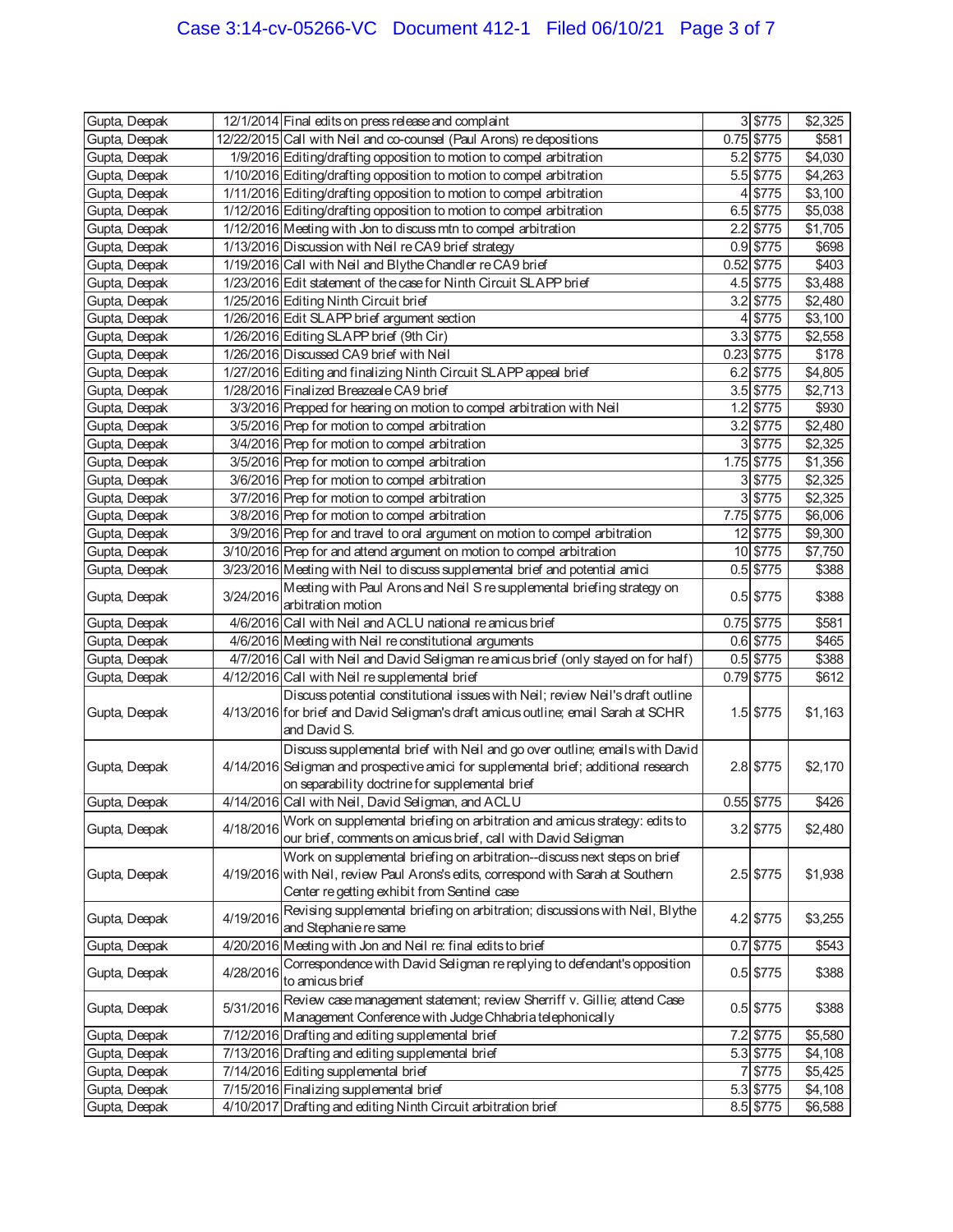| Gupta, Deepak                            | 4/11/2017 Drafting and editing Ninth Circuit arbitration brief                   |                | 6.2 \$775              | \$4,805          |
|------------------------------------------|----------------------------------------------------------------------------------|----------------|------------------------|------------------|
| Gupta, Deepak                            | 4/12/2017 Draft argument section of Ninth Circuit brief in arbitration appeal    |                | $3.7$ \$775            | \$2,868          |
| Gupta, Deepak                            | 4/13/2017 Draft argument section of Ninth Circuit brief in arbitration appeal    |                | 4.4 \$775              | \$3,410          |
| Gupta, Deepak                            | 4/15/2017 Editing and drafting Ninth Circuit brief                               | 1              | \$775                  | \$775            |
| Gupta, Deepak                            | 4/16/2017 Editing and drafting Ninth Circuit brief                               |                | 5.2 \$775              | \$4,030          |
| Gupta, Deepak                            | 4/17/2017 Editing and drafting Ninth Circuit brief                               |                | 3 \$775                | \$2,325          |
| Gupta, Deepak                            | 4/18/2017 Editing and drafting Ninth Circuit brief                               |                | 4.2 \$775              | \$3,255          |
| Gupta, Deepak                            | 4/19/2017 Finalizing Ninth Circuit brief                                         | 7              | \$775                  | \$5,425          |
| Gupta, Deepak                            | 4/19/2017 Proofing/sign off on Ninth Circuit brief                               | $\overline{2}$ | \$775                  | \$1,550          |
| Gupta, Deepak                            | 9/6/2017 Prep for moot court for Ninth Circuit arguments                         | 4              | \$775                  | \$3,100          |
| Gupta, Deepak                            | 9/7/2017 Moot ahead of oral argument for appeals                                 | 1.1            | \$775                  | \$853            |
| Gupta, Deepak                            | 9/8/2017 Prep following moot court                                               |                | 5.5 \$775              | \$4,263          |
| Gupta, Deepak                            | $9/9/2017$ Oral arg prep                                                         |                | 6.2 \$775              | \$4,805          |
| Gupta, Deepak                            | 9/10/2017 Oral argument prep for two Ninth Circuit appeals                       |                | 7.5 \$775              | \$5,813          |
| Gupta, Deepak                            | 9/11/2017 Oral argument prep for two Ninth Circuit appeals                       | 11             | \$775                  | \$8,525          |
| Gupta, Deepak                            | 9/11/2017 Prep for and conduct section moot court for Ninth Circuit appeal       |                | 3.4 \$775              | \$2,635          |
| Gupta, Deepak                            | 9/12/2017 Worked with co-counsel on argument preparation                         |                | 6.2 \$775              | \$4,805          |
| Gupta, Deepak                            | 9/12/2017 Oral argument prep for two Ninth Circuit appeals                       |                | 7.5 \$775              | \$5,813          |
| Gupta, Deepak                            | 9/13/2017 Prep for and present oral argument on consolidated appeals             |                | 6 \$775                | \$4,650          |
| Gupta, Deepak                            | 6/3/2018 Draft and finalize declaration in support of class certification        |                | 3 \$775                | \$2,325          |
| Gupta, Deepak                            | 7/12/2018 Meeting with Danny re response to MTD 2ac                              |                | $0.34$ \$775           | \$264            |
|                                          |                                                                                  |                |                        |                  |
| Gupta, Deepak                            | 10/26/2018 Moot on Rule 12(b)(6) motion                                          |                | $1.2$ \$775            | \$930            |
|                                          | Statement Professional: Deepak Gupta                                             | 255.43         |                        | \$197,958        |
|                                          |                                                                                  |                |                        |                  |
| Statement Professional: Steffi Ostrowski |                                                                                  |                |                        |                  |
| Ostrowski, Steffi                        | 6/8/2020 Research & draft SJ briefs; correspondence re same                      |                | 1.33 \$350             | \$466            |
| Ostrowski, Steffi                        | 6/8/2020 Research & draft SJ briefs;                                             |                | 3.5 \$350              | \$1,225          |
| Ostrowski, Steffi                        | 6/9/2020 Research & draft SJ briefs;                                             |                | 2.5 \$350              | \$875            |
| Ostrowski, Steffi                        | 6/9/2020 Research & draft SJ briefs;                                             |                | 1.46 \$350             | \$511            |
| Ostrowski, Steffi                        | 6/9/2020 Research & draft SJ briefs; correspondence re same                      |                | 0.39 \$350             | \$137            |
| Ostrowski, Steffi                        | 6/9/2020 Research & draft SJ briefs;                                             |                | $0.4$ \$350            | \$140            |
| Ostrowski, Steffi                        | 6/9/2020 Research & draft SJ briefs;                                             |                | 0.93 \$350             | \$326            |
| Ostrowski, Steffi                        | 6/10/2020 Research & draft SJ briefs;                                            | 1              | \$350                  | \$350            |
| Ostrowski, Steffi                        | 6/10/2020 Research & draft SJ briefs;                                            | 2.31           | \$350                  | \$809            |
| Ostrowski, Steffi                        | 6/10/2020 Research & draft SJ briefs;                                            |                | 0.34 \$350             | \$119            |
| Ostrowski, Steffi                        | 6/11/2020 Research & draft SJ briefs;                                            |                | 2.26 \$350             | \$791            |
| Ostrowski, Steffi                        | 6/11/2020 Research & draft SJ briefs;                                            |                | 0.92 \$350             | \$322            |
| Ostrowski, Steffi                        | 6/11/2020 Research & draft SJ briefs;                                            |                | 1.34 \$350             | \$469            |
| Ostrowski, Steffi                        | 6/11/2020 Research & draft SJ briefs;                                            |                | 0.65 \$350             | \$228            |
| Ostrowski, Steffi                        | 6/11/2020 Research & draft SJ briefs; correspondence re same                     |                | 2 \$350                | \$700            |
| Ostrowski, Steffi                        | 6/12/2020 Research & draft SJ briefs;                                            |                | 1 \$350                | \$350            |
| Ostrowski, Steffi                        | 6/12/2020 Research & draft SJ briefs;                                            |                | 2.96 \$350             | \$1,036          |
| Ostrowski, Steffi                        | 6/12/2020 Research & draft SJ briefs;                                            |                | 2 \$350                | \$700            |
| Ostrowski, Steffi                        | 6/12/2020 Research & draft SJ briefs;                                            |                | $2.8$ \$350            | \$980            |
| Ostrowski, Steffi                        | 6/13/2020 Research & draft SJ briefs;                                            |                | 4.5 \$350              | \$1,575          |
| Ostrowski, Steffi                        | 6/14/2020 Research & draft SJ briefs;                                            |                | 1.5 \$350              | \$525            |
| Ostrowski, Steffi                        | 6/15/2020 Research & draft SJ briefs;                                            |                | 4 \$350                | \$1,400          |
| Ostrowski, Steffi                        | 6/15/2020 Research & draft SJ briefs;                                            |                | 2.31 \$350             | \$809            |
| Ostrowski, Steffi                        | 6/16/2020 Research & draft SJ briefs;                                            |                | $3.5$ \$350            | \$1,225          |
|                                          |                                                                                  |                |                        |                  |
| Ostrowski, Steffi                        | 6/16/2020 Research & draft SJ briefs;                                            |                | 1 \$350                | \$350            |
| Ostrowski, Steffi                        | 6/17/2020 Research & draft SJ briefs;                                            |                | $0.75$ \$350           | \$263            |
| Ostrowski, Steffi                        | 6/18/2020 Research & draft SJ briefs;                                            |                | 4 \$350                | \$1,400          |
| Ostrowski, Steffi                        | 6/18/2020 Research & draft SJ briefs;                                            |                | 3.65 \$350             | \$1,278          |
| Ostrowski, Steffi                        | 7/23/2020 Research & draft reply brief                                           |                | 5.75 \$350             | \$2,013          |
|                                          |                                                                                  |                |                        |                  |
| Ostrowski, Steffi<br>Ostrowski, Steffi   | 7/24/2020 Research & draft reply brief<br>7/24/2020 Research & draft reply brief |                | 1.5 \$350<br>5.5 \$350 | \$525<br>\$1,925 |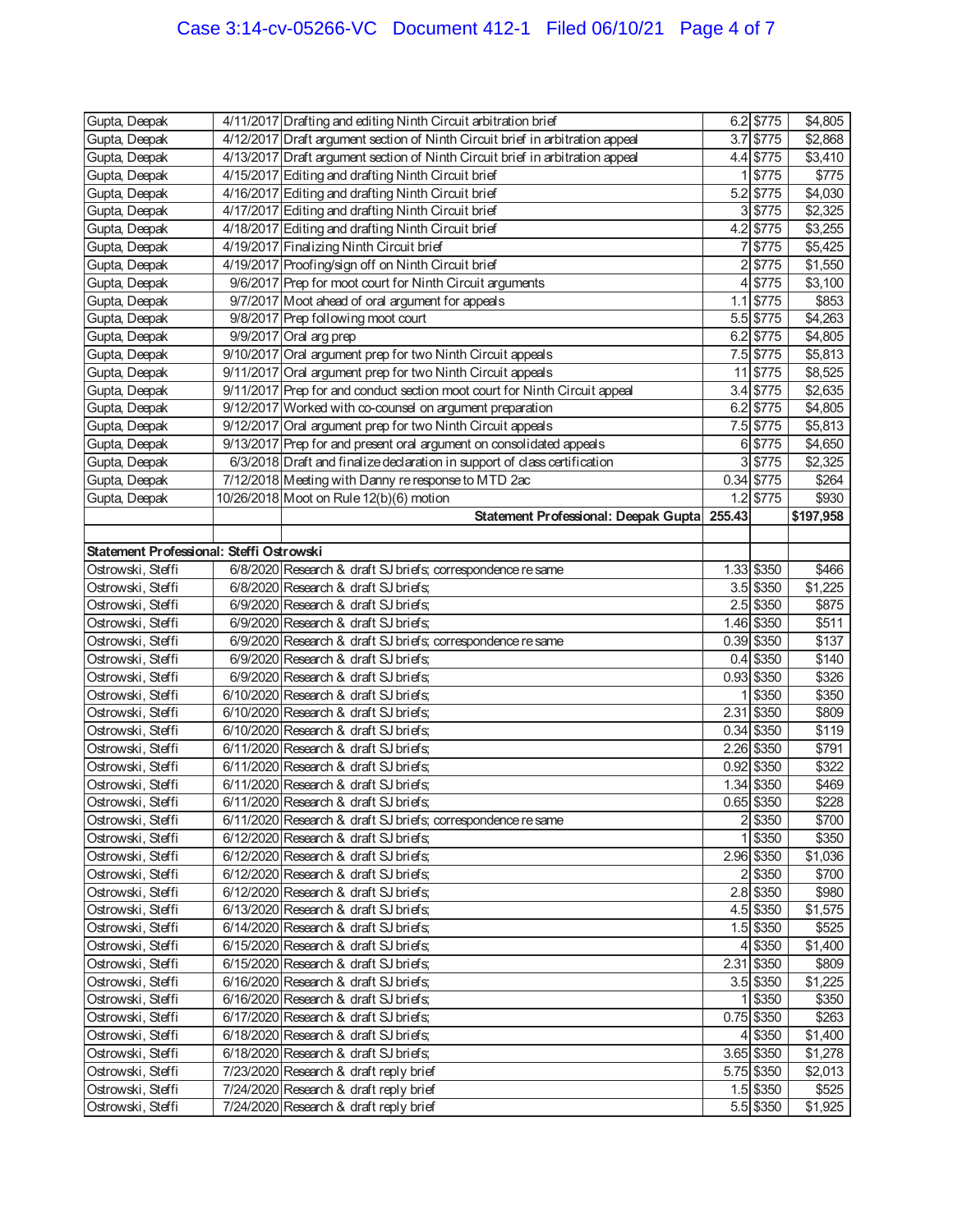| Ostrowski, Steffi                    |            | 7/26/2020 Research & draft reply brief                                                                                                    |             | 2 \$350      | \$700    |
|--------------------------------------|------------|-------------------------------------------------------------------------------------------------------------------------------------------|-------------|--------------|----------|
| Ostrowski, Steffi                    |            | 7/27/2020 Research & draft reply brief                                                                                                    |             | 5.75 \$350   | \$2,013  |
| Ostrowski, Steffi                    |            | 7/28/2020 Research & draft reply brief                                                                                                    |             | 9 \$350      | \$3,150  |
|                                      |            | Statement Professional: Steffi Ostrowski                                                                                                  | 84.8        |              | \$29,680 |
|                                      |            |                                                                                                                                           |             |              |          |
| Statement Professional: Neil Sawhney |            |                                                                                                                                           |             |              |          |
| Sawhney, Neil                        |            | 11/19/2015 CA case law re contract formation                                                                                              |             | 1.6 \$600    | \$960    |
| Sawhney, Neil                        |            | 11/20/2015 California case law research recontract formation, invalid claims                                                              |             | $3.6$ \$600  | \$2,160  |
| Sawhney, Neil                        |            | 12/21/2015 Case-law research for opposition to motion to compel arbitration                                                               |             | 2.6 \$600    | \$1,560  |
| Sawhney, Neil                        |            | 12/21/2015 Outlining opposition to motion to compel arbitration; reviewed depositions                                                     |             | $3.3$ \$600  | \$1,980  |
| Sawhney, Neil                        | 12/22/2015 | Outlined opposition to motion to compel; reviewed depositions and other                                                                   |             | $4.1$ \$600  | \$2,460  |
| Sawhney, Neil                        |            | evidentiary material<br>12/22/2015 Call with co-counsel (Paul Arons) and Deepak re depositions                                            |             | 0.75 \$600   | \$450    |
| Sawhney, Neil                        |            | 12/23/2015 California case-law research (duress, misrepresentation)                                                                       |             | $1.3$ \$600  | \$780    |
|                                      |            | Conducted legal research into arbitration's intersection with contract                                                                    |             |              |          |
| Sawhney, Neil                        | 12/29/2015 | formation (i.e., Buckeye and its progeny)                                                                                                 |             | $3.1$ \$600  | \$1,860  |
| Sawhney, Neil                        |            | 12/29/2015 Outlined opposition to motion to compel arbitration                                                                            |             | $2.2$ \$600  | \$1,320  |
| Sawhney, Neil                        | 12/31/2015 | Conducted California case-law research, particularly on duress and threats of                                                             |             | $3.3$ \$600  | \$1,980  |
|                                      |            | prosecution/public policy                                                                                                                 |             |              |          |
| Sawhney, Neil                        |            | 1/4/2016 California contract-law research; constitutional theories development                                                            |             | $3.5$ \$600  | \$2,100  |
| Sawhney, Neil                        |            | 1/4/2016 Outline and begin drafting opposition to motion to compel                                                                        |             | $2.3$ \$600  | \$1,380  |
| Sawhney, Neil                        |            | 1/5/2016 Outline legal argument section for opposition                                                                                    |             | $1.4$ \$600  | \$840    |
| Sawhney, Neil                        |            | 1/5/2016 Draft statement of the case for opposition                                                                                       |             | 4.2 \$600    | \$2,520  |
| Sawhney, Neil                        | 1/6/2016   | Drafted statement of the case; began drafting legal argument section for<br>opposition motion                                             |             | 8.3 \$600    | \$4,980  |
| Sawhney, Neil                        | 1/7/2016   | Drafted legal argument section; revised statement of the case (opposition to<br>arbitration motion)                                       |             | 7.6 \$600    | \$4,560  |
| Sawhney, Neil                        |            | 1/8/2016 Drafted legal argument section                                                                                                   |             | 5.8 \$600    | \$3,480  |
| Sawhney, Neil                        |            | 1/9/2016 Drafted opposition to motion to compel arbitration                                                                               |             | $4.1$ \$600  | \$2,460  |
| Sawhney, Neil                        | 1/11/2016  | Drafted opposition to motion to compel arbitration; prepared plaintiff<br>declaration and exhibits; conducted constitutional-law research | 10.14 \$600 |              | \$6,084  |
| Sawhney, Neil                        |            | 1/12/2016 Prepared plaintiff and attorney declarations, exhibits, etc.                                                                    |             | 3.13 \$600   | \$1,878  |
|                                      |            | Prepared final version of opposition; proofread and citechecked version                                                                   |             |              |          |
| Sawhney, Neil                        | 1/12/2016  | before filing                                                                                                                             |             | 6.45 \$600   | \$3,870  |
| Sawhney, Neil                        |            | 1/13/2016 Case-law research for CA9 response brief                                                                                        |             | $0.93$ \$600 | \$558    |
| Sawhney, Neil                        |            | 1/13/2016 CA9 brief legal research and initial outline                                                                                    |             | 0.29 \$600   | \$174    |
| Sawhney, Neil                        |            | 1/13/2016 Discussion with Deepak re CA9 brief strategy                                                                                    |             | $0.9$ \$600  | \$540    |
| Sawhney, Neil                        |            | 1/15/2016 Outlined CA9 brief                                                                                                              |             | $0.55$ \$600 | \$330    |
| Sawhney, Neil                        |            | 1/19/2016 Outlined CA9 brief                                                                                                              |             | 2.42 \$600   | \$1,452  |
| Sawhney, Neil                        |            | 1/19/2016 Call with Deepak and Blythe Chandler re CA9 brief                                                                               |             | 0.52 \$600   | \$312    |
| Sawhney, Neil                        |            | 1/21/2016 Draft statement to CA9 brief                                                                                                    |             | 3.17 \$600   | \$1,902  |
| Sawhney, Neil                        | 1/21/2016  | Drafted statement for CA9 brief; research CA case law re anti-SLAPP<br>public interest exception (ß 425.17(b))                            |             | 4.24 \$600   | \$2,544  |
| Sawhney, Neil                        |            | 1/22/2016 Drafted appellate jurisdiction section                                                                                          |             | 4.1 \$600    | \$2,460  |
| Sawhney, Neil                        |            | 1/22/2016 Revised statement                                                                                                               |             | 1.25 \$600   | \$750    |
| Sawhney, Neil                        |            | 1/25/2016 Drafted argument section for CA9 brief                                                                                          |             | 3.7 \$600    | \$2,220  |
| Sawhney, Neil                        |            | 1/26/2016 Discussed CA9 brief with Deepak                                                                                                 |             | 0.23 \$600   | \$138    |
| Sawhney, Neil                        |            | 1/26/2016 Drafted CA9 argument; revised statement                                                                                         |             | 2.4 \$600    | \$1,440  |
| Sawhney, Neil                        |            | 1/26/2016 Drafted argument section; revised statement                                                                                     |             | 5.72 \$600   | \$3,432  |
| Sawhney, Neil                        |            | 1/27/2016 Drafted CA9 argument                                                                                                            |             | 3.84 \$600   | \$2,304  |
| Sawhney, Neil                        |            | 1/27/2016 Revised argument in CA9 brief                                                                                                   |             | $4.2$ \$600  | \$2,520  |
| Sawhney, Neil                        |            | 1/27/2016 Drafted introduction for CA9 brief                                                                                              |             | $1.1$ \$600  | \$660    |
| Sawhney, Neil                        |            | 1/28/2016 Revised draft; prepared CA9 brief for filing                                                                                    |             | 2.95 \$600   | \$1,770  |
| Sawhney, Neil                        |            | 2/3/2016 Analyzed Breazeale's reply brief arguments                                                                                       |             | 0.91 \$600   | \$546    |
| Sawhney, Neil                        |            | 2/4/2016 Drafted surreply and administrative motion for leave to file                                                                     |             | 2.24 \$600   | \$1,344  |
| Sawhney, Neil                        |            | 3/3/2016 Prepped Deepak for hearing on motion to compel arbitration                                                                       |             | $1.2$ \$600  | \$720    |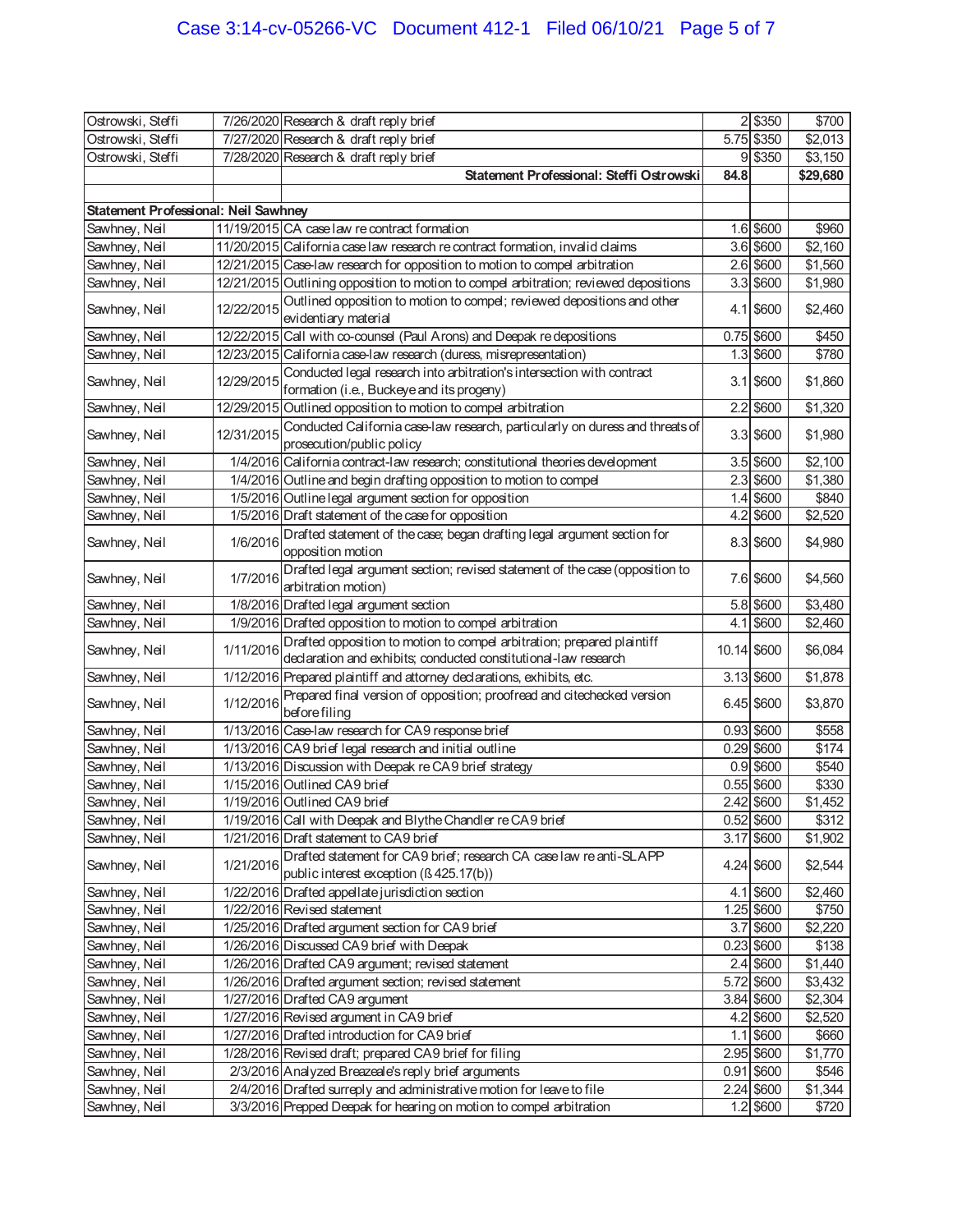| Sawhney, Neil                           |           | 3/23/2016 Meeting with Deepak re supplemental brief                                                                                       |        | $0.5$ \$600  | \$300              |
|-----------------------------------------|-----------|-------------------------------------------------------------------------------------------------------------------------------------------|--------|--------------|--------------------|
| Sawhney, Neil                           |           | 3/23/2016 Research re arbitration in criminal-law context                                                                                 |        | $0.33$ \$600 | \$198              |
| Sawhney, Neil                           | 3/28/2016 | Research re constitutional law argument; reached out to ACLU-NC re<br>amicus brief                                                        |        | $1.1$ \$600  | \$660              |
| Sawhney, Neil                           |           | 4/4/2016 Corresponded with ACLU-NC re amicus brief                                                                                        |        | $0.5$ \$600  | \$300              |
| Sawhney, Neil                           |           | 4/6/2016 Call with Deepak and ACLU national re amicus brief                                                                               |        | 0.75 \$600   | \$450              |
| Sawhney, Neil                           |           | 4/6/2016 Meeting with Deepak re constitutional arguments<br>4/7/2016 Vari with David Jargman re annous brief (Deepak on Car for about han |        | $0.6$ \$600  | \$360              |
| Sawhney, Neil                           | 4/7/2016  |                                                                                                                                           |        | 1.05 \$600   | \$630              |
| Sawhney, Neil                           |           | 4/8/2016 Case law research for supplemental brief                                                                                         |        | $1.1$ \$600  | \$660              |
| Sawhney, Neil                           |           | 4/11/2016 Gave comments on amicus brief outline                                                                                           |        | $0.44$ \$600 | \$264              |
| Sawhney, Neil                           |           | 4/11/2016 Outlined supplemental brief                                                                                                     |        | $0.64$ \$600 | \$384              |
| Sawhney, Neil                           |           | 4/12/2016 Discussed constitutional-law theories with Jon                                                                                  | 0.2    | \$600        | \$120              |
| Sawhney, Neil                           |           | 4/12/2016 Outlined supplemental brief<br>4/12/2016  Outtried and dramed supplemental brief, conducted regal and ractual                   |        | 1.66 \$600   | \$996              |
| Sawhney, Neil                           | 4/12/2016 |                                                                                                                                           | 2.1    | \$600        | \$1,260            |
| Sawhney, Neil                           |           | 4/12/2016 Call with Deepak re supplemental brief                                                                                          |        | 0.79 \$600   | \$474              |
| Sawhney, Neil                           |           | 4/13/2016 Con-law case-law research                                                                                                       |        | $0.24$ \$600 | \$144              |
| Sawhney, Neil                           |           | 4/13/2016 Discussed constitutional argument with Deepak                                                                                   | 0.4    | \$600        | \$240              |
| Sawhney, Neil                           |           | 4/13/2016 Outlined and drafted supplemental brief                                                                                         |        | 1.04 \$600   | \$624              |
| Sawhney, Neil                           |           | 4/13/2016 Outlined and drafted supplemental brief                                                                                         |        | 2.85 \$600   | \$1,710            |
| Sawhney, Neil                           | 4/13/2016 | Call with David Seligman, Deepak, and Jon re constitutional arguments for<br>supplemental brief                                           | 1      | \$600        | \$600              |
| Sawhney, Neil                           |           | 4/14/2016 Meeting with Deepak re supplemental brief                                                                                       |        | $0.6$ \$600  | \$360              |
| Sawhney, Neil                           |           | 4/14/2016 Drafted supplemental brief                                                                                                      | 5.71   | \$600        | \$3,426            |
| Sawhney, Neil                           |           | 4/14/2016 Call with Deepak, David Seligman, and ACLU                                                                                      |        | $0.55$ \$600 | \$330              |
| Sawhney, Neil                           | 4/18/2016 | Calls with David Seligman and Sarah Geraghty (and Deepak) re: amicus for<br>supplemental brief                                            | 1      | \$600        | \$600              |
| Sawhney, Neil                           |           | 4/18/2016 Drafted and revised supplemental brief                                                                                          |        | 4.55 \$600   | \$2,730            |
| Sawhney, Neil                           |           | 4/18/2016 Discussion with Deepak re draft brief                                                                                           |        | 1.3 \$600    | \$780              |
| Sawhney, Neil                           |           | 4/18/2016 Revised supplemental brief                                                                                                      |        | \$600        | \$1,620            |
| Sawhney, Neil                           |           | 4/19/2016 Reviewed and provided general comments to amicus brief                                                                          | 2.7    | 0.66 \$600   | \$396              |
| Sawhney, Neil                           |           | 4/20/2016 Revised supplemental brief and corresponded w co-counsel                                                                        |        | $0.6$ \$600  | \$360              |
| Sawhney, Neil                           |           | 4/20/2016 Proofed and prepared for filing                                                                                                 | 3.7    | \$600        | \$2,220            |
| Sawhney, Neil                           |           | 7/14/2016 Revised supplemental brief                                                                                                      | 1.7    | \$600        | \$1,020            |
| Sawhney, Neil                           |           | 7/14/2016 Revised supplemental brief                                                                                                      |        | 1.18 \$600   | \$708              |
| Sawhney, Neil                           |           | 7/15/2016 Provided comments and revisions to supplemental brief                                                                           |        | $0.6$ \$600  | \$360              |
|                                         |           | Statement Professional: Neil Sawhney                                                                                                      | 171.77 |              | \$103,062          |
|                                         |           |                                                                                                                                           |        |              |                    |
| Statement Professional: Jonathan Taylor |           |                                                                                                                                           |        |              |                    |
|                                         |           | Editing and providing comments on opposition to motion to compel                                                                          |        |              |                    |
| Taylor, Jonathan                        |           | 1/12/2016 arbitration; meeting w/ Deepak about same (.3 hours); meeting w/ Neil about                                                     |        | 2.2 \$650    | \$1,430            |
|                                         |           | same (.4 hours).                                                                                                                          |        |              |                    |
|                                         |           | Preparing for call w/ David; call w/ David, Neil, & Deepak to discuss                                                                     |        |              |                    |
| Taylor, Jonathan                        | 4/13/2016 | constitutional arguments (1 hour).                                                                                                        |        | 1.3 \$650    | \$845              |
|                                         |           | Reading, editing, and commenting on the supplement brief re arbitration.                                                                  |        |              |                    |
| Taylor, Jonathan                        |           | 4/20/2016 Composing emails to Deepak and Neil about same; meeting w/ Neil &                                                               |        | $3.1$ \$650  | \$2,015            |
|                                         |           | Deepak to discuss final edits to brief (.7 hours).                                                                                        |        |              |                    |
|                                         |           | Statement Professional: Jonathan Taylor                                                                                                   | 6.6    |              | \$4,290            |
|                                         |           |                                                                                                                                           |        |              |                    |
| Statement Professional: Matt Wessler    |           |                                                                                                                                           |        |              |                    |
| Wessler, Matt                           |           | 9/7/2017 prep for & participate in moot                                                                                                   |        | 3.25 \$775   | \$2,519            |
| Wessler, Matt                           |           | 6/12/2020 Review & comment on SJ drafts; research re same                                                                                 |        | 2.75 \$775   | \$2,131            |
| Wessler, Matt                           |           |                                                                                                                                           |        |              |                    |
|                                         |           |                                                                                                                                           |        | 4.5 \$775    |                    |
| Wessler, Matt                           |           | 6/15/2020 Revise SJ draft; correspondence & research re same; review record<br>7/27/2020 Review & edit replySJ; correspondence re same    |        | 1.5 \$775    | \$3,488<br>\$1,163 |
|                                         |           | Statement Professional: Matthew Wessler                                                                                                   | 12     |              |                    |
|                                         |           |                                                                                                                                           |        |              | \$9,300            |
|                                         |           |                                                                                                                                           |        |              |                    |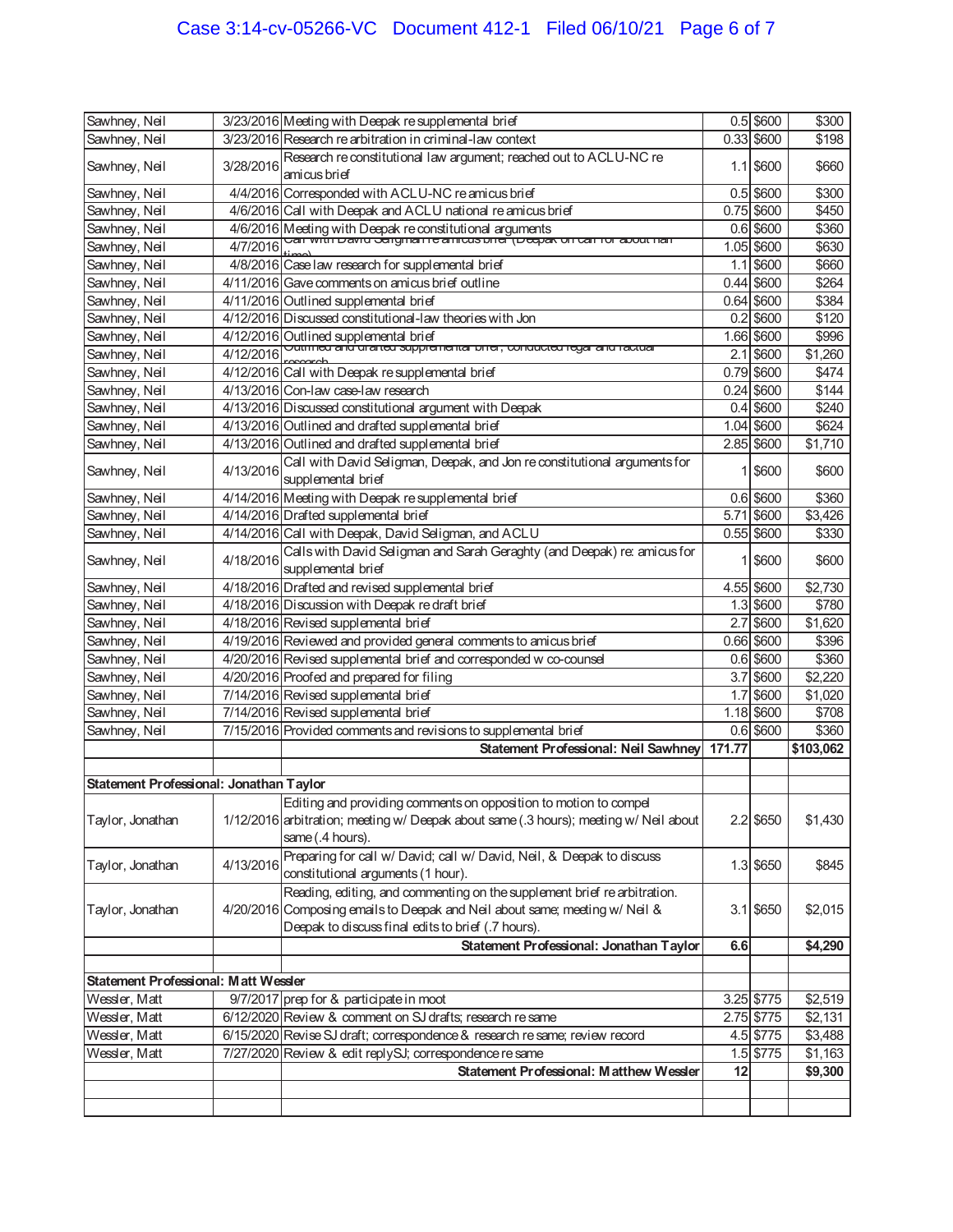# Case 3:14-cv-05266-VC Document 412-1 Filed 06/10/21 Page 7 of 7

| Statement Professional: Daniel Wilf-Townsend       |           |                                                                                                           |       |              |           |
|----------------------------------------------------|-----------|-----------------------------------------------------------------------------------------------------------|-------|--------------|-----------|
| Wilf-Townsend, Danie                               |           | 7/9/2018 Reading filings                                                                                  |       | $2.1$ \$600  | \$1,260   |
|                                                    |           | Wilf-Townsend, Danie 7/10/2018 Drafting responses to MTD 2AC                                              |       | 4.04 \$600   | \$2,424   |
|                                                    |           | Wilf-Townsend, Danie 7/11/2018 drafting and researching response to MTDs on SAC                           |       | 2.36 \$600   | \$1,416   |
|                                                    |           | Wilf-Townsend, Danie 7/11/2018 Research and drafting response to MTD 2AC                                  | 2.22  | \$600        | \$1,332   |
|                                                    |           | Wilf-Townsend, Danie 7/12/2018 Research and drafting response to MTD 2AC                                  |       | 6.61 \$600   | \$3,966   |
| Wilf-Townsend, Danie                               |           | 7/12/2018 Meeting with DG re response to MTD 2AC                                                          |       | $0.34$ \$600 | \$204     |
| Wilf-Townsend, Danie                               |           | 7/12/2018 Phone call with Paul Arons re response to MTD 2AC                                               |       | $0.24$ \$600 | \$144     |
|                                                    |           | Wilf-Townsend, Danie 7/13/2018 Drafting response to MTD 2AC                                               |       | $2.16$ \$600 | \$1,296   |
| Wilf-Townsend, Danie 7/16/2018 Response drafting   |           |                                                                                                           |       | 1.05 \$600   | \$630     |
| Wilf-Townsend, Danie 7/16/2018 Drafting response   |           |                                                                                                           |       | $0.81$ \$600 | \$486     |
|                                                    |           | Wilf-Townsend, Danie 7/17/2018 Reviewing opposition and reply                                             |       | $0.46$ \$600 | \$276     |
| Wilf-Townsend, Danie 8/2/2018 oral argument prep   |           |                                                                                                           |       | 5.81 \$600   | \$3,486   |
| Wilf-Townsend, Danie 10/22/2018 oral argument prep |           |                                                                                                           |       | 6.05 \$600   | \$3,630   |
| Wilf-Townsend, Danie 10/23/2018 oral argument prep |           |                                                                                                           |       | 9 \$600      | \$5,400   |
| Wilf-Townsend, Danie 10/24/2018 oral argument prep |           |                                                                                                           |       | 7 \$600      | \$4,200   |
|                                                    |           | Wilf-Townsend, Danie 10/25/2018 Worked with co-counsel on prep for upcoming hearing; independent prep     |       | 9 \$600      | \$5,400   |
|                                                    |           | Wilf-Townsend, Danie 10/26/2018 Participated in moot, continued argument prep                             |       | 8 \$600      | \$4,800   |
| Wilf-Townsend, Danie 10/29/2018                    |           | Participated in moot, call with co=counsel regarding oral argument, further<br>prep                       |       | 4 \$600      | \$2,400   |
| Wilf-Townsend, Danie                               | 11/1/2018 | Prepared for hearing on motion for class certification and motions to dismiss,<br>participated in hearing |       | 5.5 \$600    | \$3,300   |
| Wilf-Townsend, Danie                               |           | 1/6/2019 Editing 23f answer                                                                               |       | 5 \$600      | \$3,000   |
|                                                    |           | Statement Professional: Daniel Wilf-Townsend                                                              | 81.75 |              | \$49,050  |
|                                                    |           |                                                                                                           |       |              |           |
|                                                    |           |                                                                                                           |       |              |           |
|                                                    |           | Grand Total 650.69                                                                                        |       |              | \$401,796 |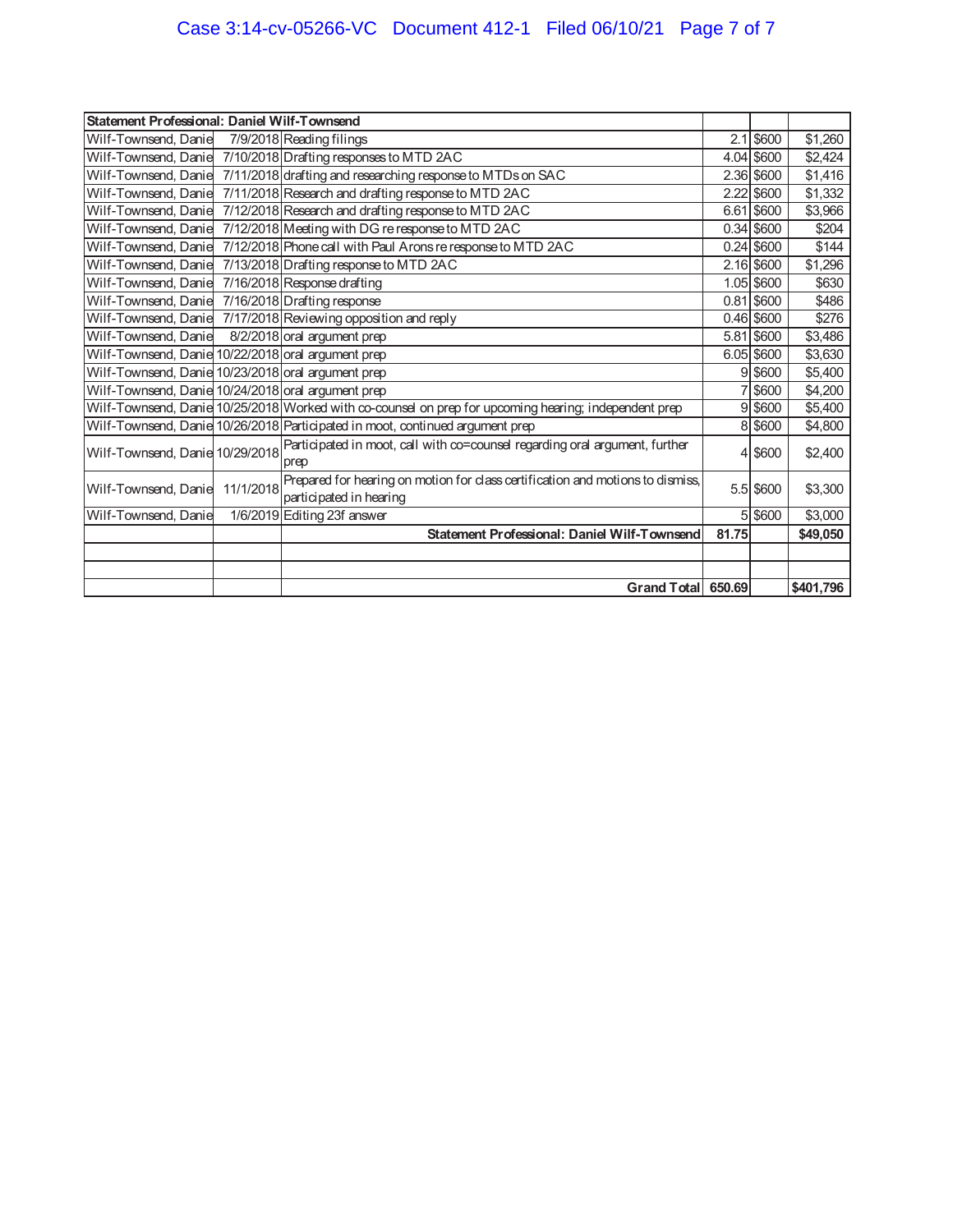Case 3:14-cv-05266-VC Document 412-2 Filed 06/10/21 Page 1 of 2

# Exhibit B